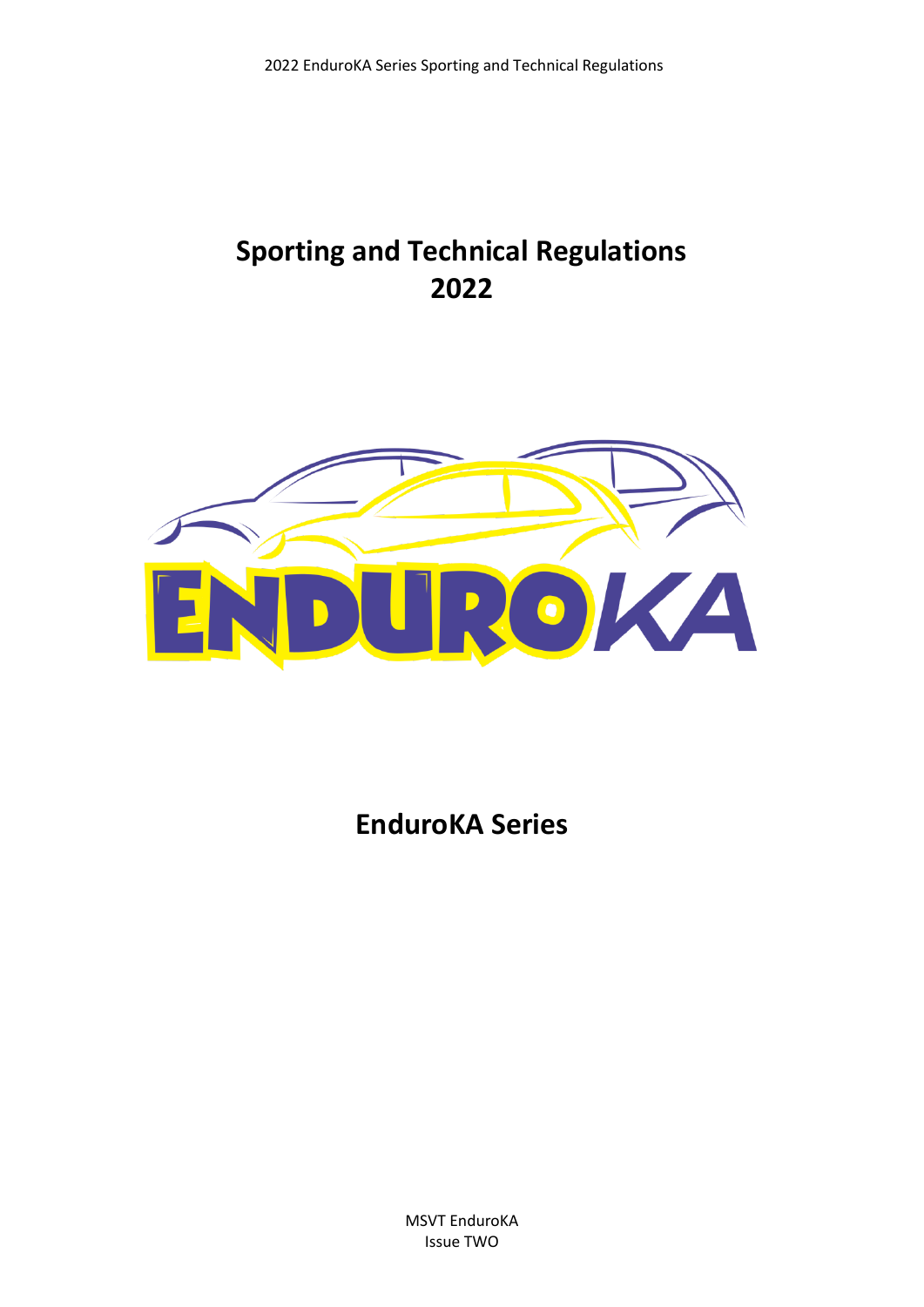## **1 SPORTING REGULATIONS - GENERAL**

## **1.1 TITLE & JURISDICTION:**

The MSV Trackdays Enduro KA Series is organised and administered by **MotorSport Vision Racing** in accordance with the General Regulations of the Royal Automobile Club Motor Sports Association (incorporating the provisions of the International Sporting Code of the FIA) and these Series Regulations.

Series Permit: **RS2022/002** Race Status: **Interclub**

## **1.2 OFFICIALS:**

- 1.2.1 Series Co-ordinator: Stuart Garland
- 1.2.2 Series Eligibility Scrutineer: Graham Bahr
- 1.2.3 Series Stewards: Greg Masters, Bill Shewan, Mike Dixon

Any three of the above may reach a decision.

- 1.2.4 Series Clerk of the Course: Barry Morris or his appointed deputy
- 1.2.5 MSVT Technical Assistant: Stuart Garland, and Daniel Bennell

## **1.3 GENERAL SERIES REGULATIONS:**

1.3.1 These races are deemed to be "endurance races" and hence in compliance with GR Q6.2 except where specified in these regulations

## 1**.4 COMPETITOR ELIGIBILITY:**

- 1.4.1 Entrants must:
	- (a) be fully paid up members of MSVR and
	- (b) be Registered for the Series and
	- (c) be in possession of a valid Motorsport UK Entrants Licence.

## 1.4.2 Drivers and Entrant/Drivers must:

- (a) Be current Members of MSVR and
- (b) be Registered for the series and
- (c) be in possession of valid Competition (Racing) Nat B status Licence*, as a minimum* or
- (d)A professional driver, in possession of a valid Licence (featuring an E.U. flag) and medical, issued by the ASN of a member country of the European Union, or comparable country. ((H)26.2.1. applies)
- (e) \*If participation in the Series requires absence from education a driver, in full time school education is required to have the approval of their head teacher and a letter stating such approval from their school in order to fulfil registration for the Series. A driver shall not take time out of their education to participate in motor sport without the prior written approval of their education establishment.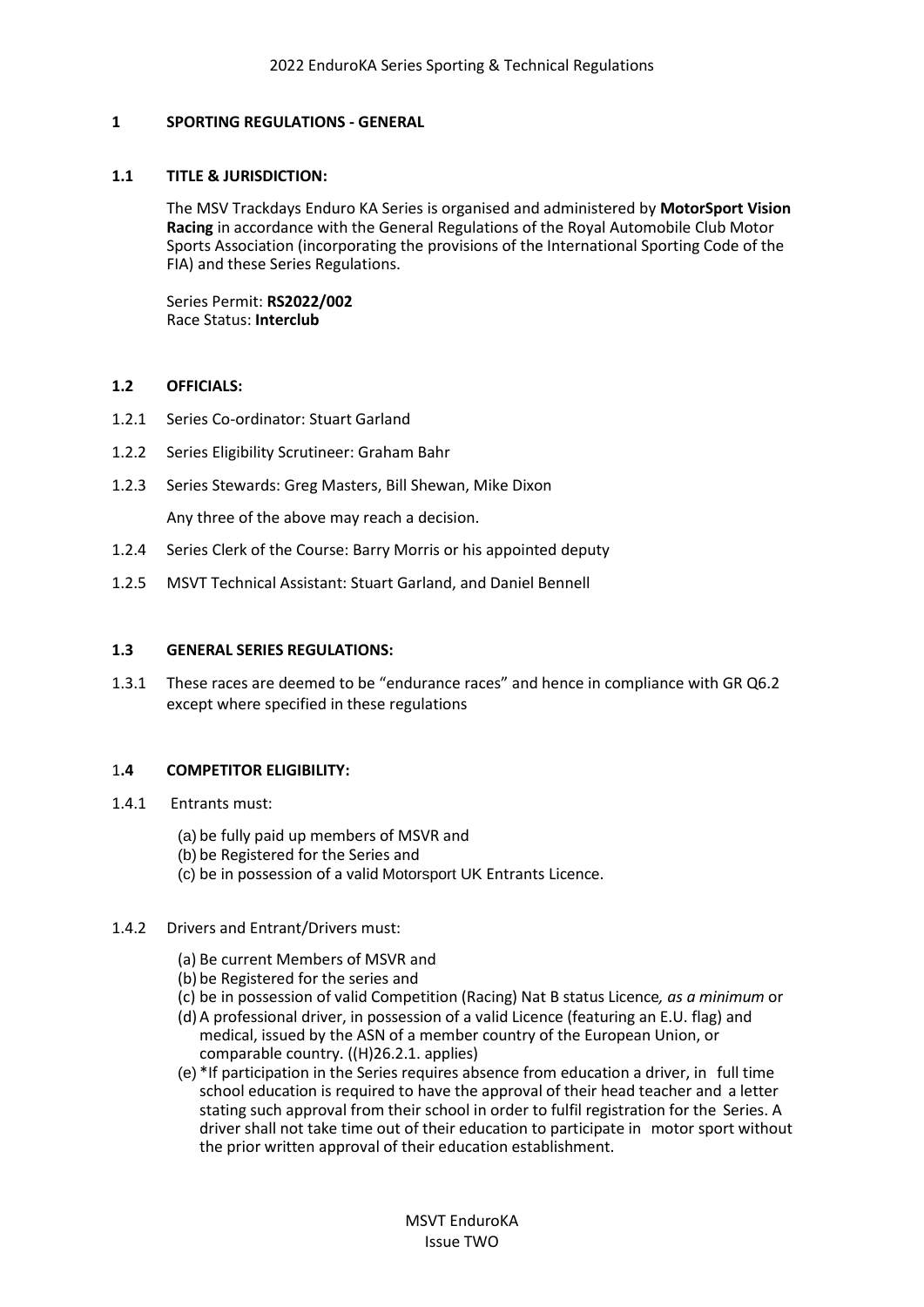- 1.4.3 All necessary documentation must be presented for checking at all rounds when signing-on.
- 1.4.4 Membership of MSVR is free on entry into an event.
- 1.4.5 Each car must have a minimum of two and a recommended maximum of four drivers for an event of less than 12 hours. For events of 12 hours or more, each car must have a minimum of three and maximum of six drivers.
- 1.4.6 A driver may drive a maximum of 2 cars during any event provided that they are properly entered and qualified in each car.

#### **1.5 REGISTRATION:**

- 1.5.1 All teams must register to compete in the series online at: <https://entries.msv.com/enduroka>
- 1.5.2 The Registration Fee is £150 payable via the EnduroKA Series website.
- 1.5.3 Registrations for the series will be accepted from 6<sup>th</sup> January 2021 until the closing date for entries to the final round.
- 1.5.4 Acceptance or rejection of registrations is entirely at the discretion of the series officials.

## **1.6 ROUNDS:**

The Series is scheduled to include six events.

#### **1.7 AWARDS:**

1.7.1 All awards are to be provided by MSV

Per Event: Trophy to 1<sup>st</sup>, 2<sup>nd</sup> and 3<sup>rd</sup>

## 1.7.2 Bonuses:

The Series Organising Club will endeavour to obtain sponsored awards or bonuses during the series and reserves the right to introduce same at any time without any obligation to distribute such awards retrospectively.

## 1.7.3 Presentations:

Winners Caps and Trophies are to be provided for presentation at the end of each race or at an end of the meeting presentation ceremony. Prize money and bonuses, if any, shall be posted to the Entrants within 10 days of the results of each round being declared final.

## 1.7.4 Entertainment Tax Liability:

In accordance with current government legislation, MSV Racing is legally obliged to withhold tax at the basic rate on all payments to non-UK resident sportsmen/women. That is, those persons who do not have a normal permanent residence in the UK. The UK does not include the Isle of Man, Channel Islands or Eire. This means that, as the organiser, MSV Racing is required to deduct tax at the current rate applicable from any such payments they may make to non-UK residents.

Under certain circumstances, it may be possible for competitors to enter into an agreement with the Inland Revenue to limit the tax withheld. Any application for such an arrangement must be made in writing and not later than 30 days before the payment is due.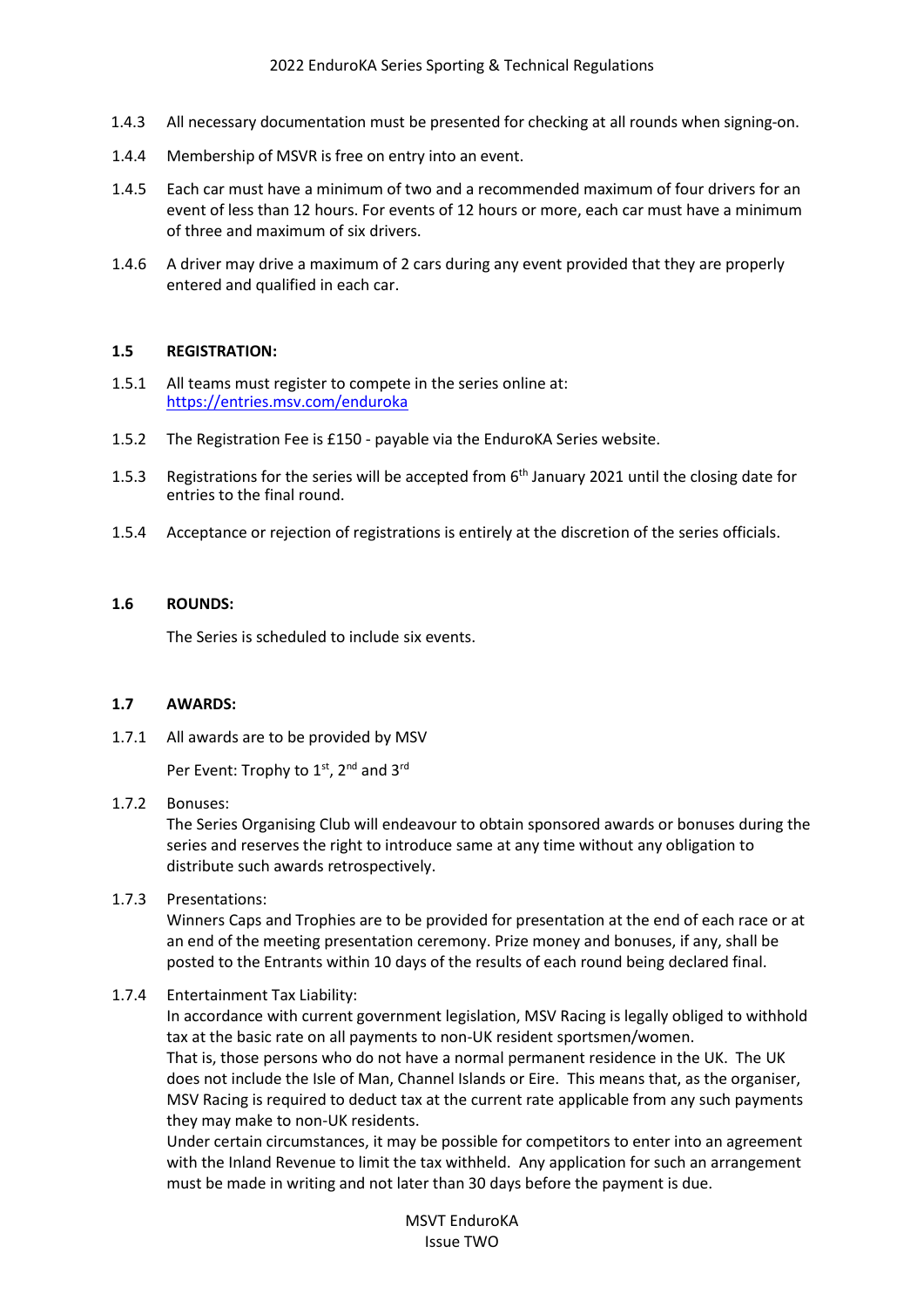For further information contact:-

The Inland Revenue, Foreign Entertainers Unit, Centre for Non-Residents, St John's House, Merton Road, Merseyside L69 9BB. Tel: 0151 472 6488 F 0151 472 6483.

1.7.5 Title to all Trophies:

In the event of any Provisional Results being revised after any provisional presentations and such revisions affect the distribution of any awards the Competitors concerned must return such awards to the Series Coordinator in good condition within 7 days.

# **2 SERIES EVENT MEETINGS & RACE PROCEDURES:**

# **2.1 ENTRIES:**

- 2.1.1 Competitors are responsible for sending in correct and complete entries with the correct entry fee prior to the closing date for entries before each event.
- 2.1.2 Incorrect or incomplete entries (Including Driver to be Nominated Entries) are to be held in abeyance until they are complete and correct and the date of receipt for acceptance of entry purposes shall be the date on which the Meeting Organiser receives the missing or corrected information or fee.
- 2.1.3 Any withdrawal or Entry or Driver/Car changes made after acceptance of any entry must be notified to the Meeting Organisers in writing. D25.1.12. applied
- 2.1.4 The Entry Fee for each event shall be specified on the entry system.
- 2.1.5 Reserves will be listed in the Final List of Entries published with Final Instructions or in a Bulletin. All Reserves will practice and replace withdrawn or retired entries in reserve number order. If Reserves are given Grid Places prior to issue of the first Grid Sheets, the times set in Practice shall determine their grid positions. If Reserves are given places after publication of the grid sheet and prior to cars being collected in the Official "Assembly Areas" they will be placed at the rear of the Grid and be started without any time delay.

# 2.1.6 **CANCELLATIONS AND REFUNDS:**

- If a race entry is withdrawn, no refunds will be offered. However, if a withdrawal is received by the Series Organiser more than 14 days prior to the race, a credit will be offered towards the next race. This credit is also available to be used towards other MSV products. In any case, a £20 administration charge will be incurred. Withdrawals made within 14 days of a particular race will not be subject to any credit being offered.
- No refunds or credits can be offered for EnduroKA registration packs.
- MSVR may cancel, postpone or alter any Date(s) or Track Time of the Event(s) in accordance with the requirements of any Governing Body and whether for reasons of Force Majeure or otherwise. In the case of cancellation or postponement, MSV shall notify the competitor of any such cancellation or postponement as soon as reasonably practicable. MSVR reserve the right to reduce Track Time during the course of the event, whether for reasons of Force Majeure or otherwise, without any repayment to the competitor.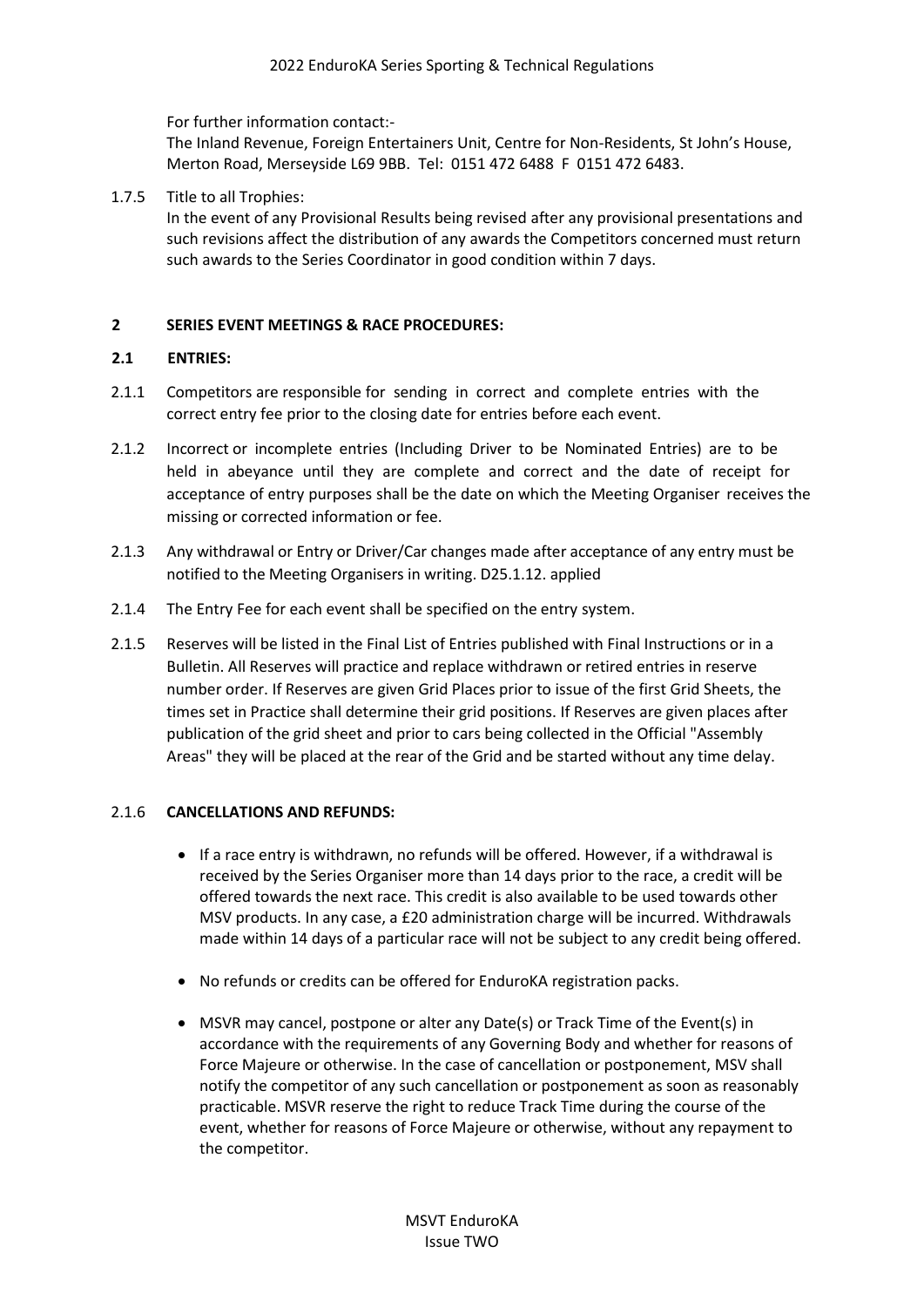## **2.2 BRIEFINGS:**

MSVR will notify Competitors of the times and locations for all briefings in the Final Instructions for the meetings. Competitors must attend all briefings.

## **2.4 QUALIFICATION PRACTICE:**

- 2.4.1 Should any Practice session be disrupted the Clerk of the Course shall not be obliged to resume or re-run the session, the decision of the Clerk of the Course shall be final.
- 2.4.2 Each driver shall complete a minimum of 3 laps in the car to be raced, and in the correct session, in order to qualify (Motorsport UK Regulations Q4.5). The Clerk of the Course and/or Stewards of the Meeting shall have the right to disqualify any driver whose practice times or driving are considered to be unsatisfactory - as per Motorsport UK Regulation Q4.5.

## **2.5 RACES:**

Should any race be disrupted the Clerk of the Course shall not be obliged to resume or rerun the race  $((Q)$  5.4).

2.5.1 The standard minimum scheduled race distance shall be 180 minutes whenever practicable but should any race distance be reduced at the discretion of the Clerk of the Course or Stewards of the Meeting, it shall still count as a full round.

## **2.6 STARTS:**

- 2.6.1 All cars will be released to form up on the grid prior to the start in formation as specified on the grid sheet.
- 2.6.2 The start will be via rolling start. The organisers may vary the start procedures at any point prior to a race by issuing a bulletin.

The minimum Countdown procedures/audible warnings sequence shall be:-

Rolling Starts:

- i. 1 minute to start of Green Flag Lap Start Engines/Clear Grid.
- ii. 30 Seconds Visible and audible warning for start of Green Flag.
- iii. Green Flag Lap Complete one lap of the circuit behind a pace car, forming into grid order prior to the final corner of the circuit

The Pace car will pull off the circuit at the end of the pace lap. The cars will continue on their own with the pole position vehicle leading at a minimum speed of 70 kph and a maximum of 90 kph. A judge of fact may monitor the speed of the car in pole position by radar. Any divergence between the prescribed speeds (70/90 kph) before the start is given may result in a stop and go penalty.

- i. Red Lights on maintain grid position
- ii. Red Lights off race start signal. No car may overtake another one before the starting signal is given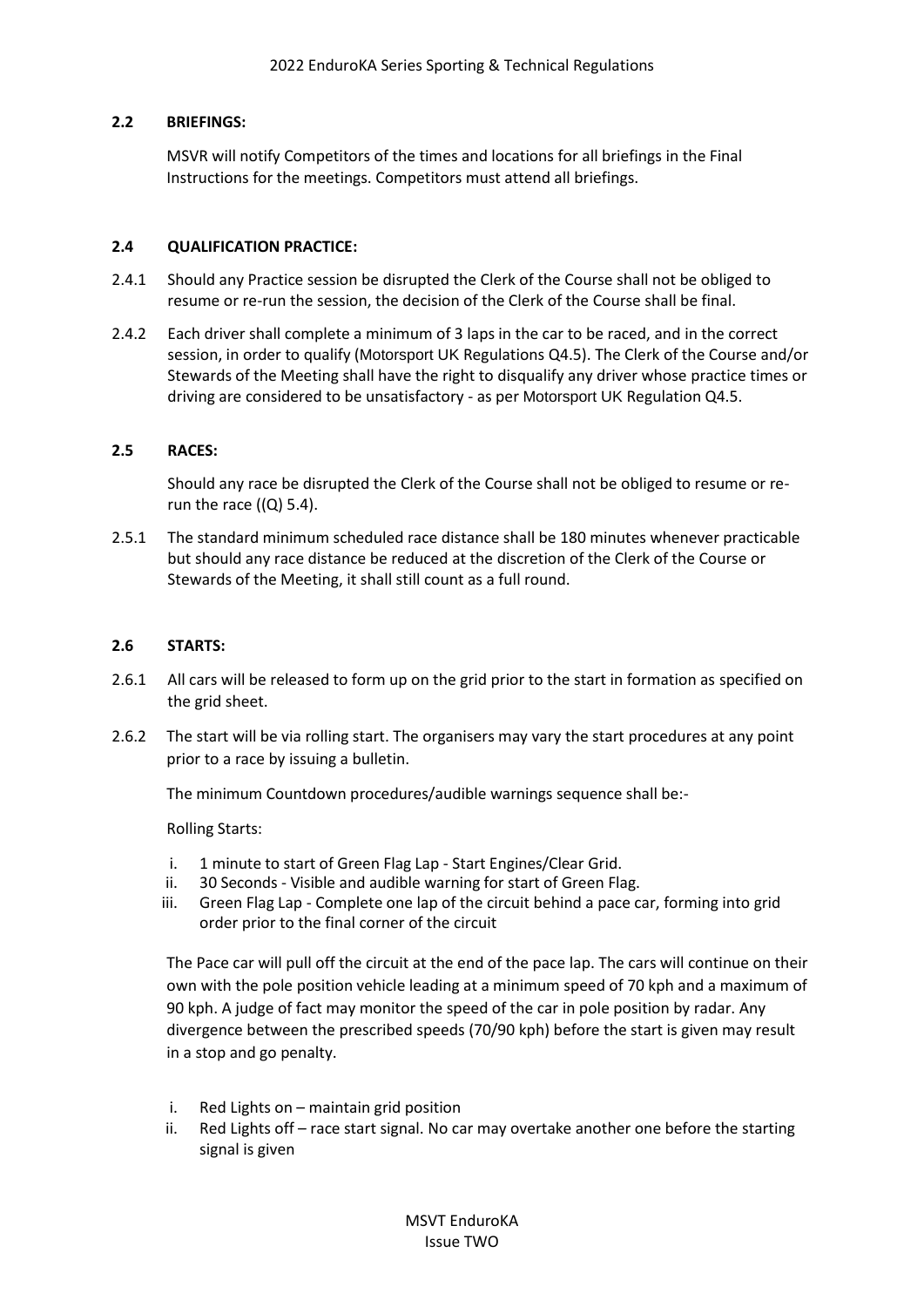- 2.6.3 In the event that the starting lights fail the Starter will revert to using the National Flag.
- 2.6.4 Any cars still in the pits when the pit lane closes or taken to the pits prior to the start may join the race from the pit lane after the last car has crossed the start line or pit lane exit, whichever is later, after the start of race signal is given.
- 2.6.5 Any car removed from the grid after the 1-minute stage or driven into the pits on the Green Flag lap shall be held in the pit lane and may start the race after the last car has passed the start line or pit lane exit, whichever is the later to take the start from the grid.
- 2.6.6 Any driver unable to start the Green Flag/Pace lap or start are required to indicate their situation as per Motorsport UK Regulation (Q)12.11.2. In addition, any driver unable to maintain grid positions on the Green Flag Lap, to the extent that ALL other cars are ahead of them, may complete the Green Flag lap but MUST remain at the rear of the last row of the grid.
- 2.6.7 Aborted Start: If the start is aborted prior to the pace car pulling off, the pace car will lead the field around the circuit for an additional lap and a new start will be attempted. The race will not start until the pace car pulls off the circuit, at which point the two leading vehicles maintain speed and position approaching the start line. If the start signal is not given, the grid will proceed around the circuit maintaining speed, and position to attempt another start. At the discretion of the Clerk of the Course, the race distance may be reduced accordingly following aborted starts.

**Any change in the above procedure will be detailed in Final Instructions, by bulletin or by drivers briefing.**

## **2.7 SESSION RED FLAG:**

Should the need arise to stop any race or practice, RED LIGHTS will be switched on at the start line and RED FLAGS will be displayed at the Start line and at all Marshals Signalling Points around the Circuit.

This is the signal for all drivers to cease circulating at racing speeds, to slow to a safe and reasonable pace and to return to the pit lane, during practice, and to the starting grid area, during a race, unless otherwise directed by officials.

Cars may not enter the Pits unless directed to do so. Work on cars already in the Pits must cease when a race is stopped.

Cars in the Pits may not re-join the grid.

When the race is restarted the duration of the restarted race will be specified by the Clerk of the Course and the two (or more) parts of the race will be combined to produce an aggregate result. It is not permitted to change drivers during the course of the stoppage unless specifically authorised by the Clerk of the Course. The period of time that the race is stopped will count towards the driving times of the drivers in question. Under these conditions the Clerk of the Course may revise certain driving time criteria for individual drivers.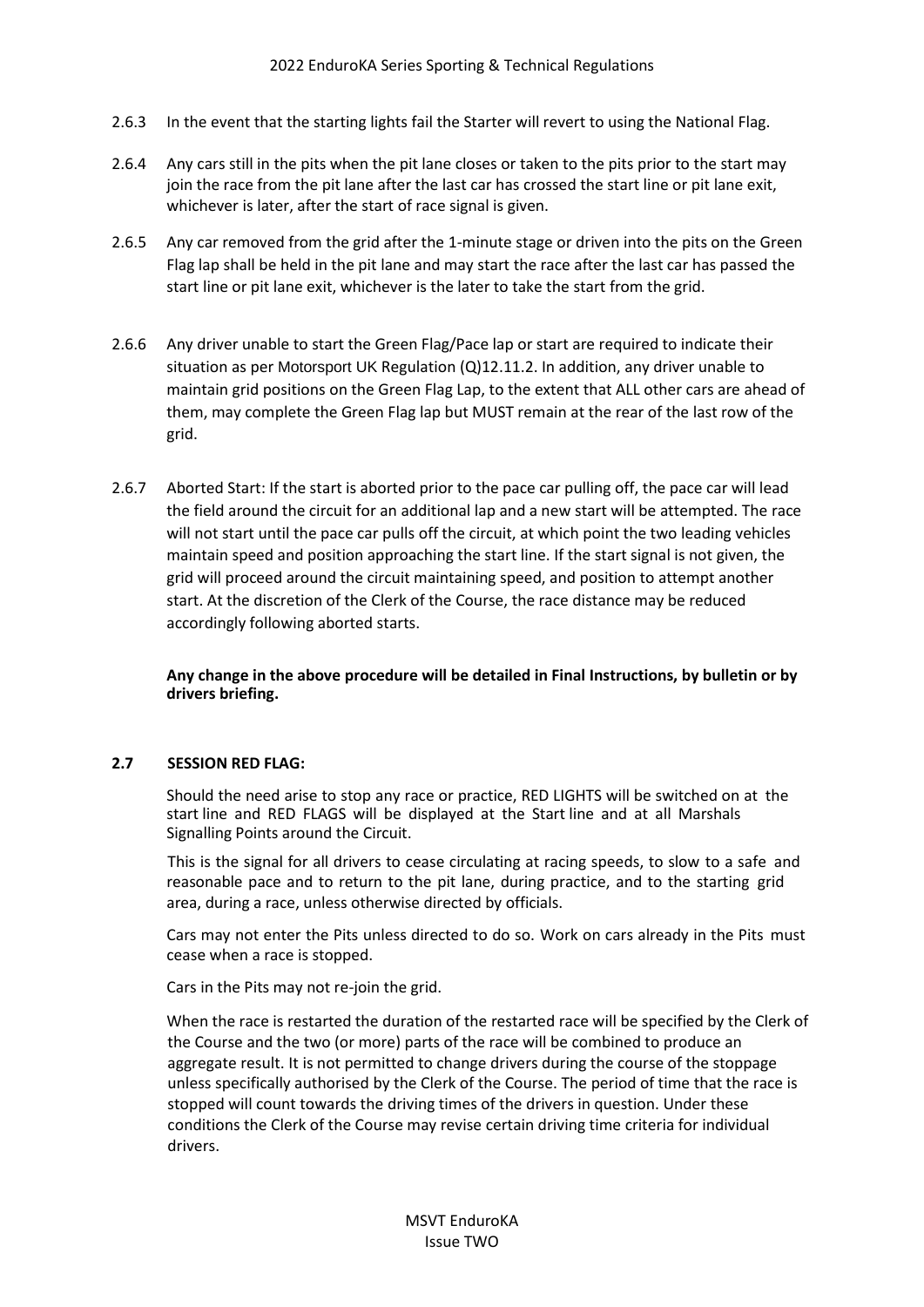All Competitors who are able to take part in any restarted race may do so in accordance with Q5.4 and Q5.5

## **2.8 PITS, PADDOCK AND PIT-LANE SAFETY:**

- 2.8.1 Competitors must ensure that the Motorsport UK, Circuit Management and Organising Club Safety Regulations are complied with at all times. The onus shall be on all drivers to ensure safe working practices are adhered to (in line with the event supplementary regulations) both in the pit lane and paddock during the course of the race weekend.
- 2.8.2 All "hot" work i.e. welding, grinding must be done inside the garage with a suitable fire extinguisher to hand.
- 2.8.3 A maximum of 4 people may work on the car at any one point in time while the car is in the pit lane. Working on the car is defined as any person touching the car or refueling the car. High visibility vests must be worn by all personnel working on the car in the pit lane. When the car is removed from the pit lane into a garage there is no restriction. In the interest of safety drivers exiting/entering the vehicle may assist each other in/out and with belts and not count as a person working on the vehicle.
- 2.8.4 There must be no more than 3 people on the pit wall, per car at any time. High visibility vests must be worn by all personnel on the pit wall.
- 2.8.5 Speed Limit: Pit Lane Speed Limit will be 60 km/h
- 2.8.6 In all cases seat belts must not be loosened or unfastened before the car comes to a complete stop and must be securely fastened before the car moves off.
- 2.8.7 It is not permitted to drive a car in the pit lane by using reverse gear at any time under any circumstances.
- 2.8.8 Pit lane: The outer lane or lanes are to be kept unobstructed to allow safe passage of cars at all times. The onus shall be on all drivers to take all due care and drive at minimum speeds in pit lanes. Cars in the fast lane have priority over those leaving the working area.
- 2.8.9 In all sessions, cars may only stop on the pit lane apron, nose in at a 45 degree angle from the pit garages and facing the same direction as the flow of traffic.

## **2.9 REFUELLING:**

- 2.9.1 Re-Fuelling will be defined as being from when fuel filler flap is opened, to when it is closed again..
- 2.9.2 Re-fuelling must be carried out using a suitable jug fitted with a suitable Spout adaptor on the ripper valve.
- 2.9.3 The filler cap shall be securely in place at any time the car is on the circuit, failure to ensure this could result in the car being black flagged.
- 2.9.4 Only Pump Fuel listed in Motorsport UK competitor's current yearbook as pump fuel are acceptable subject to a 100ron maximum octane rating
- 2.9.5 During refuelling the engine must be turned off, and the car must have all four wheels on the ground. The driver must be out of the car, with the driver's door closed before refuelling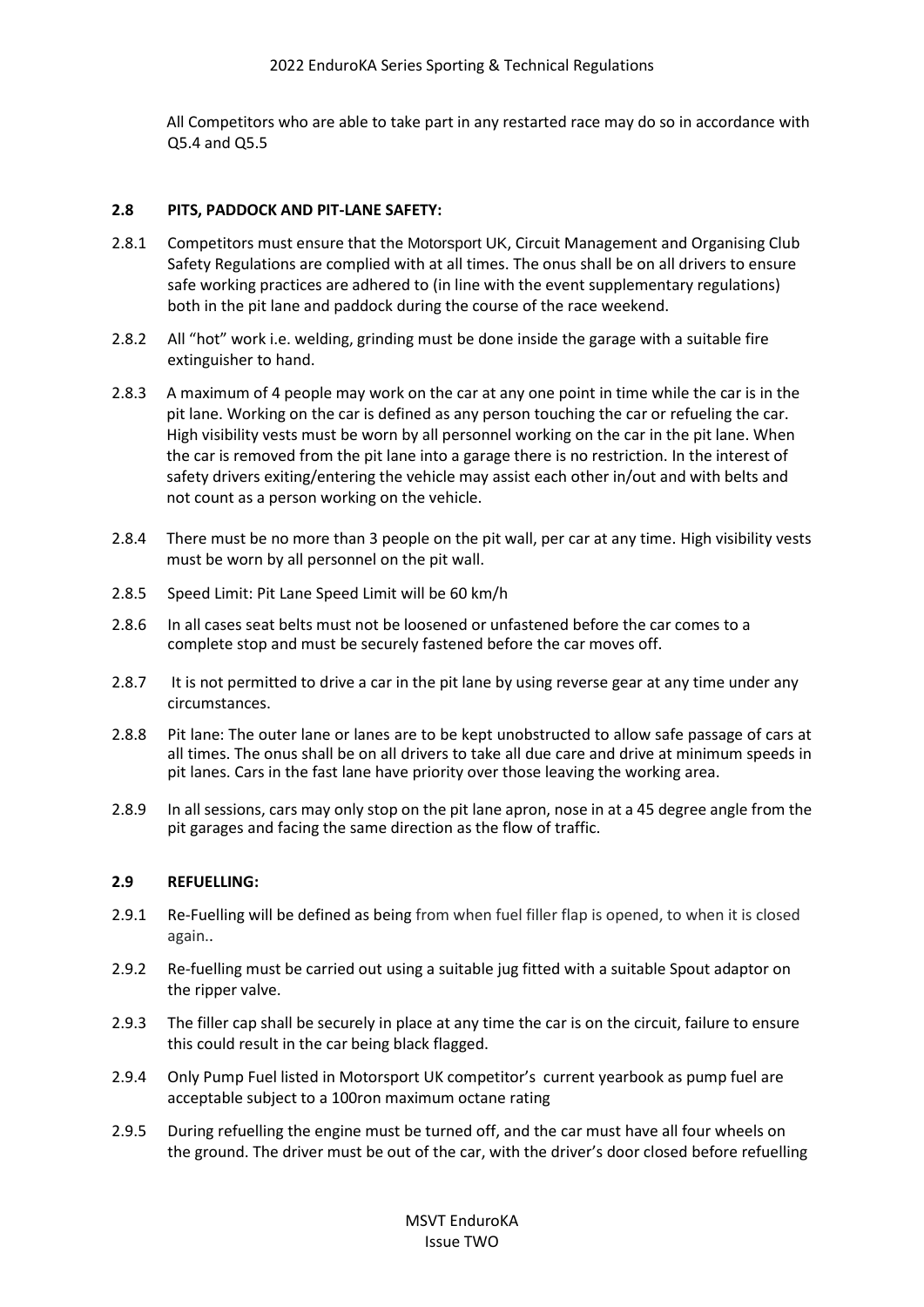commences. No work may take place on the car during refuelling and the engine must be switched off

- 2.9.6 Refuelling equipment may not be used in such a way as to increase the fuel flow rate over that engendered by gravity and non-assisted airflow. The Organisers reserve the right to instruct the team to modify their refuelling procedures and failure to comply with such instruction may lead to disqualification from the event.
- 2.9.7 No additional items may be placed in the ripper valve, fuel jug, or in the filler neck of the vehicle during refuelling.
- 2.9.8 The team member who actually refuels the car during a pit stop must wear fireproof overalls, gloves, balaclava and have goggles or a helmet to protect their eyes. Fireproof shoes/socks are also recommended. In addition, a fire extinguisher must be adjacent to another team member also dressed in fireproof overalls, gloves and balaclava during the refuelling process in case it needs to be used.
- 2.9.9 Smoking is not permitted in the garages, pit lane or on the pit wall at any time during the event. This rule also applies to electronic cigarettes. All team members and guests must be made aware of this restriction and failure to comply will lead to immediate disqualification for the car concerned.
- 2.9.10 Each team must provide a foam or dry powder fire extinguisher with a minimum capacity of 6 litres.
- 2.9.11 All four wheels must be on the ground while the vehicle is being refuelled.
- 2.9.12 Re-fuelling is not permitted in any practice or qualifying session.

#### **2.10 DRIVER CHANGES:**

- 2.10.1 For races of six hours or less duration, three mandatory driver change pits stops must be made.
- 2.10.2 For a pit stop to class as a mandatory driver change, the incoming and outgoing drivers must be different people.
- 2.10.3 All drivers must enter and exit the car via the driver's door. Seat belts must be fully replaced and tightened before moving off.

#### **2.11 DRIVING TIME:**

- 2.11.1 For races of six hours or less duration no driver may drive for longer than two hours and ten minutes continuously and must rest for at least one hour between driving stints.
- 2.11.2 For races of more than six hours duration, no driver may drive for longer than 3 hours continuously and must rest for at least one hour between driving stints.
- 2.11.3 For races of more than six hours duration, no driver may drive for more than 60% of the race duration in total.
- 2.11.4 "Driving" will be deemed to include any time spent in the pits when a driver brings a car in and then re-joins the race.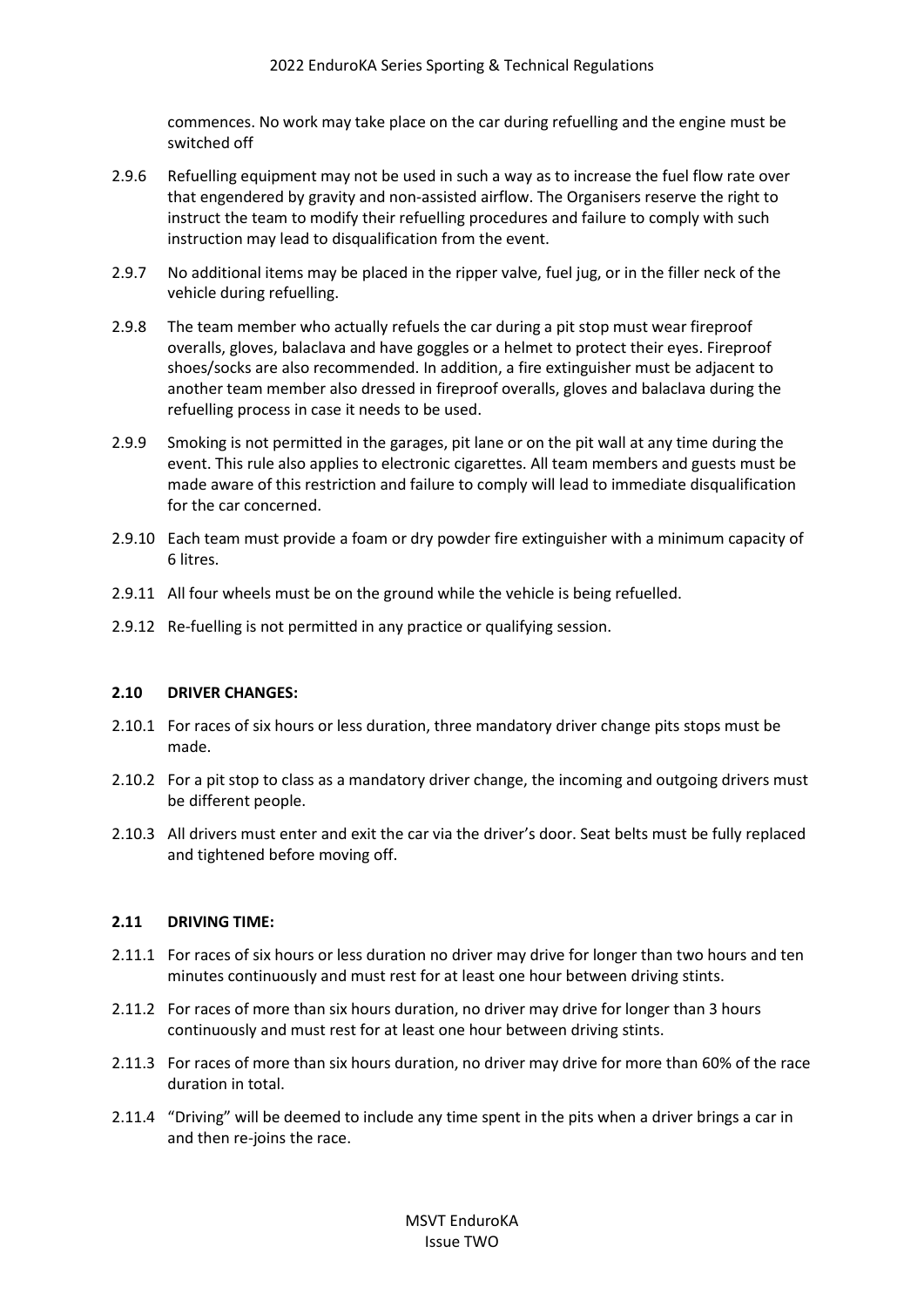## **2.12 RACE FINISHES:**

After taking the Chequered Flag drivers are required to:

- 1. Progressively and safely slow down
- 2. Remain behind any competitors ahead of them,
- 3. Return to the Pit Lane Entrance/Paddock Entrance as instructed,
- 4. Comply with any directions given by Marshals or Officials
- 5. Keep their helmets on and harnesses done up while on the circuit or in the pit lane
- 2.12.1 Parc Ferme: After each qualifying session and race all vehicles must be presented directly for scrutineering. Any area deemed by the licensed Eligibility Scrutineer and/or his nominated representative will be subject to Parc Ferme conditions with no exceptions. This will include the track from the track to the finish line to the scrutineering area, the waiting area in front as well as the track from the scrutineering area to the Parc Ferme, but all areas may be used as necessary. Team personnel must not enter Parc Ferme unless invited by the Series Eligibility/Safety Scrutineer.

At the time of an end of race signal is given all cars in any pit area will be under Parc Ferme conditions.

## **2.13 RESULTS:**

2.13.1 All Practice Timesheets, Grids, Race Results are to be deemed PROVISIONAL until all vehicles are released by Scrutineers after Post Practice/Race Scrutineering and/or after completion of any Judicial or Technical Procedures. (Motorsport UK regulation D26.3)

# **2.14 CLASSIFICATION:**

2.14.1 To be a classified finisher the competing car must either cross the finish line within five minutes of the chequered flag being displayed for the end of the race and have completed 50% of the distance covered by the winner, or if not running at the time of showing of the chequered flag the car must have completed 80% of the distance covered by the winner in order to be classified.

## **2.15 TIMING MODULES:**

2.15.1 All competitors will be required to fit Electronic Self Identification Modules to their cars for the purposes of accurate timing. It will be the responsibility of the competitor to fit these in the car in the position and manner specified. The Modules must be in place and functioning correctly for all qualifying practice sessions and races. The setting and servicing of these items must only be carried out by properly authorised Motorsport UK licensed Timekeepers. Timing Modules are available to hire from MSV. Competitors will be charged for replacement of the Modules due to damage or loss.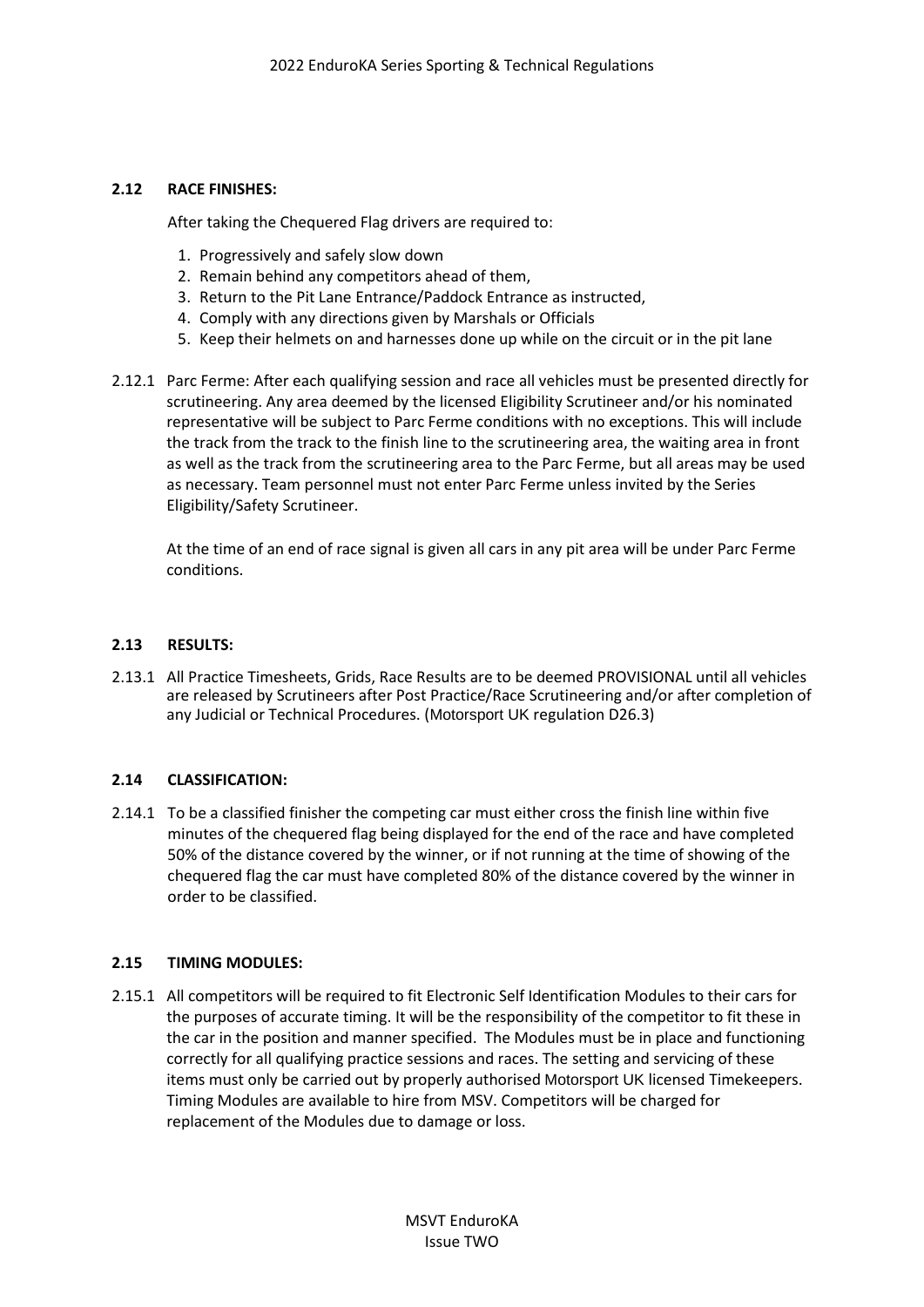2.15.2 Competitors may not place electronic timing equipment within five metres of the official Start, Finish or any other official timing lines at any event or test session/day. Any such equipment placed within these zones will be removed.

## **2.16 OPERATION OF SAFETY CAR:**

- 2.16.1 The Safety Car will be brought into operation and run in accordance with Section Q, Appendix 2 of the Motorsport UK General Regulations.
- 2.16.2 The Clerk of the course reserves the right to close the pit lane exit, during the safety car period in order to control the release of cars from the pit lane to join the vehicle train behind the safety car, and not join the circuit alone

# **2.17 ON-BOARD CAMERAS:**

- 2.17.1 Competitors must fit cameras that should capture an image that provides a "drivers eye" view that should include the steering wheel, dashboard and a view of the circuit ahead with a field of vision approximately 100 degrees. Taking a power feed from the original 12v socket is permitted but with no other modifications to wiring.
- 2.17.2 The choice of system is free but playback must be possible at the event by regular means such as a laptop.
- 2.17.3 Where no judicial process has been instigated the competitor may not review the footage until the protest time (see Motorsport UK Regulation C5.2.1) has elapsed without the express permission of the Clerk of the Course.
- 2.17.4 In the event that no images are available upon request (other than due to a proven defect with the equipment), sanctions may be applied in accordance with Motorsport UK Regulation C2.1.1. The burden of proof to establish the cause of such failure shall lie with the competitor. The Clerk of the Course may also refer the matter of lack of recorded images to the Stewards of the Meeting for further sanctions.
- 2.17.5 All rights including copyright in relation to footage captured by on board cameras, no matter that the camera is owned by the competitor, will belong to the Organiser and/or Venue Owner/Operator and may not be shared or otherwise used for broadcast or commercial purposes or on social networking sites, forums or any other internet media without permission of the Organiser and/or venue owner/operator.
- 2.17.6 Where it is necessary for the Clerk of the Course to review footage after an event that such footage should normally be reviewed within a period of 7 days of the event.
- 2.17.7 Any breach of camera regulations should be subject to penalties provided for in Motorsport UK regulation C2.1.1 with an option to report any matters to the Series Stewards.
- 2.17.8 In the event of judicial action, all relevant on board footage must be retained until the time period for all judicial matters has elapsed. The competitor is responsible for carrying and fitting an alternative memory card should one be needed whilst this activity is completed.

## **2.18 QUALIFICATION RACES:**

If any event is oversubscribed the Organising Club may at their discretion run Qualification Races details of which will be published in Final Instructions for the event.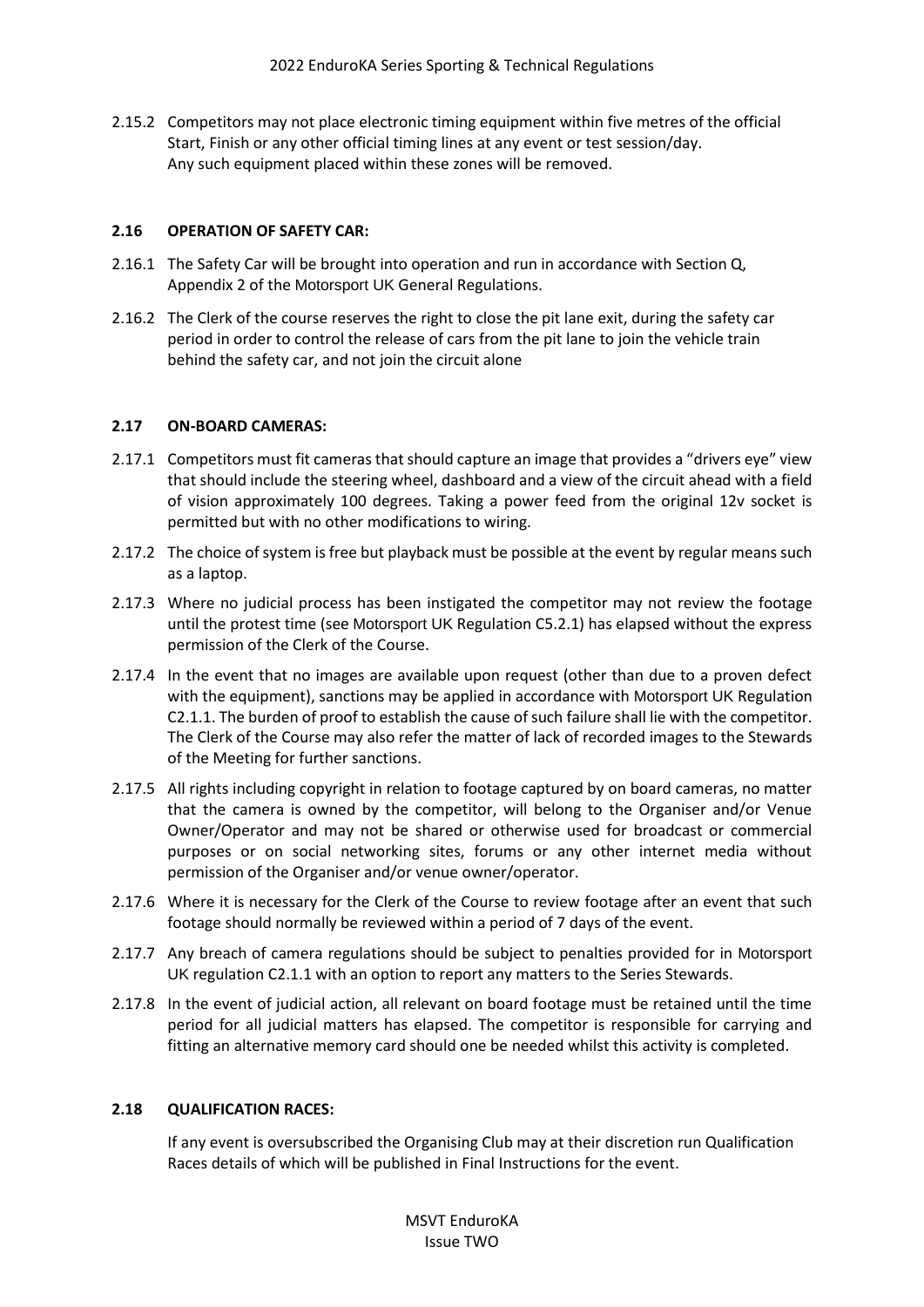# **2.19 TOW BACK:**

- 2.19.1 Cars that stop on circuit may only be worked on by the driver alone using only the tools carried in the car. However, cars may be towed back to the pits by the Organisers, if requested by the driver to do so, where they may be worked on as required. Tow backs may be prioritised by the Organisers, at their sole discretion, after if necessary consulting the Clerk of the Course as they occur for the overall good of the event or they may decide to refuse a tow back if the car is too badly damaged or too difficult to move.
- 2.19.2 Cars towed back will be subject to a three lap penalty which will be subtracted from the total completed up to that time. All cars will be towed back to the pit lane. These tow back rules will only apply up until the final hour of the race when the Organisers will only tow cars to the nearest place of safety. Maximum total weight of any tools is 2kg. These must be fixed in the car by straps. No jacks allowed.

# **2.20 ELIGIBILITY SCRUTINEERING:**

- 2.20.1 The Organisers reserve the right to select any car for additional eligibility scrutineering on the morning of the race in accordance with series regulations. Any failure to comply with the technical regulations during this scrutineering process may result in the car not being allowed to start the race or being allowed to start under certain conditions that the Clerk of the Course may in his sole discretion see fit to determine, such as by imposition of a weight penalty. A minimum of two hours before the start of the race will be allowed to reassemble any components that may previously have been stripped during this process.
- 2.20.2 Race cars may not leave the venue during the meeting unless, formally withdrawn via the Secretary of the Meeting, or given permission by the Scrutineer / Clerk of the Course.
- 2.20.3 Any car leaving and returning to the venue during the meeting without permission will receive a penalty, including but not limited to, removal of session times, and/or disqualification.

## **2.21 TEAM RADIOS:**

- 2.21.1 In the interest of safety, team radios are permitted (Motorsport UK Regulation Q11.3). The transmission of encoded technical data and information related to the performance of the driver and or car however, is prohibited.
- 2.21.2 The driver/team will at all times comply with the terms and conditions specified from time to time by Ofcom and other official bodies (e.g. an airport authority) for the use of their frequency. (Motorsport UK Regulation Q11.3)

## **2.22 DATA LOGGERS:**

- 2.22.1 All vehicles are required to run a functioning data logger. The data collected must be available to the series organisers and Clerk of the Course on request and must be available for inspection for a minimum of 5 full days after the event.
- 2.22.2 The Series Organisers reserve the right to supply and fit a specific data loggers to competitor's cars. Once fitted, the device must remain in place and operational until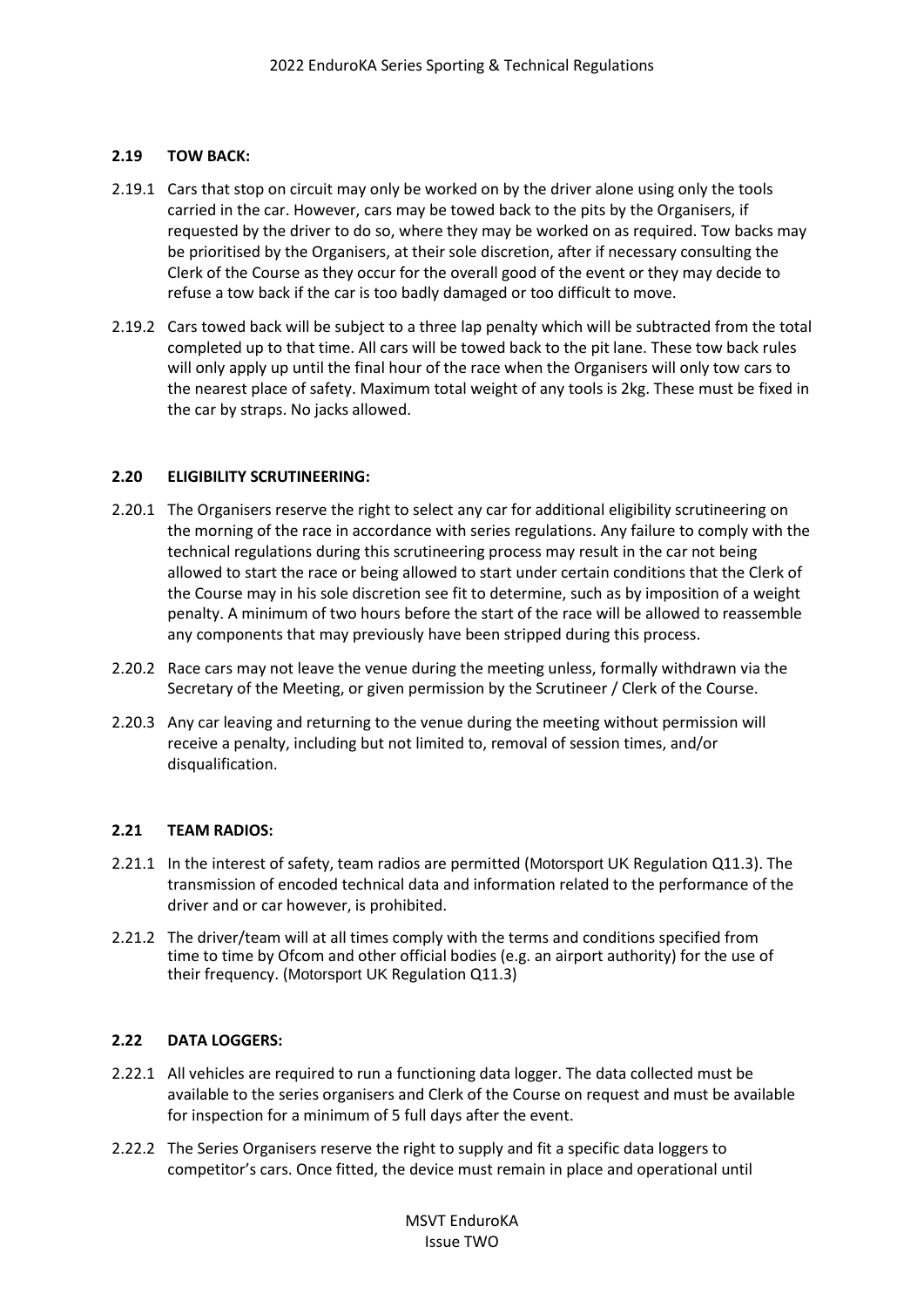removed by the Series Organisers or Series Scrutineer and must not be modified/removed. The data will belong to the Series Organisers and may be made available to the competitor at the Series Organisers discretion.

2.22.3 It is the Competitors responsibility to ensure that the data system and sensors are functional and logging at all times during the event that the car is running. The minimum logged data must include, maximum speed, RPM, and lap/sector times.

## **3 SPECIFIC SERIES REGULATIONS:**

- 3.1 One official qualifying session of no less than 45 minutes duration will be scheduled at each meeting.
- 3.1.2 In the event of a double header; the starting grid for the first race of that meeting will be published as soon as possible following the completion of the official qualifying session. The starting grid for the second race of the meeting will be published as soon as possible after the completion of the first race. The grid will be formed by the finishing order in the first race, as published by the official time keepers and authorised by the clerk of the meeting. Any number between and including the first ten and twenty finishers from the first race shall have their grid positions for the second race reversed, with the number picked at random by the winner of the first race. All other classified finishers will be allocated grid positions in accordance with their finishing order from the first race. Competitors not classified as finishers in the first race will be placed will be placed on the starting grid for the second race after the last classified competitor according to number of laps covered.
- 3.1.3 Cutting the chicane at Oulton Park will receive a drive through penalty. Penalties for repeat offences will increase to a stop go and then increase incrementally as Stop Go Penalties, as per the table shown in 4. Specific series penalties.

## **4 SPECIFIC SERIES PENALTIES:**

In accordance with Section C of the current Motorsport UK Yearbook, and these Regulations.

| Infringement                                                                         | <b>Penalty</b>                                                 |
|--------------------------------------------------------------------------------------|----------------------------------------------------------------|
| False or Jump Start                                                                  | Drive Through penalty                                          |
| Overtaking under Yellow Flags                                                        | Stop/Go penalty                                                |
| Overtaking under Safety Car                                                          | Stop/Go penalty                                                |
| Overtaking the Safety car without<br>Instruction                                     | Stop/Go penalty                                                |
| <b>Causing Avoidable Contact</b>                                                     | 1 minute stop/go penalty                                       |
| Unsporting or aggressive driving                                                     | 1 minute stop/go penalty                                       |
| Unsporting or aggressive behaviour outside<br>of practice and races during a meeting | disqualification and referral to the<br>Motorsport UK Stewards |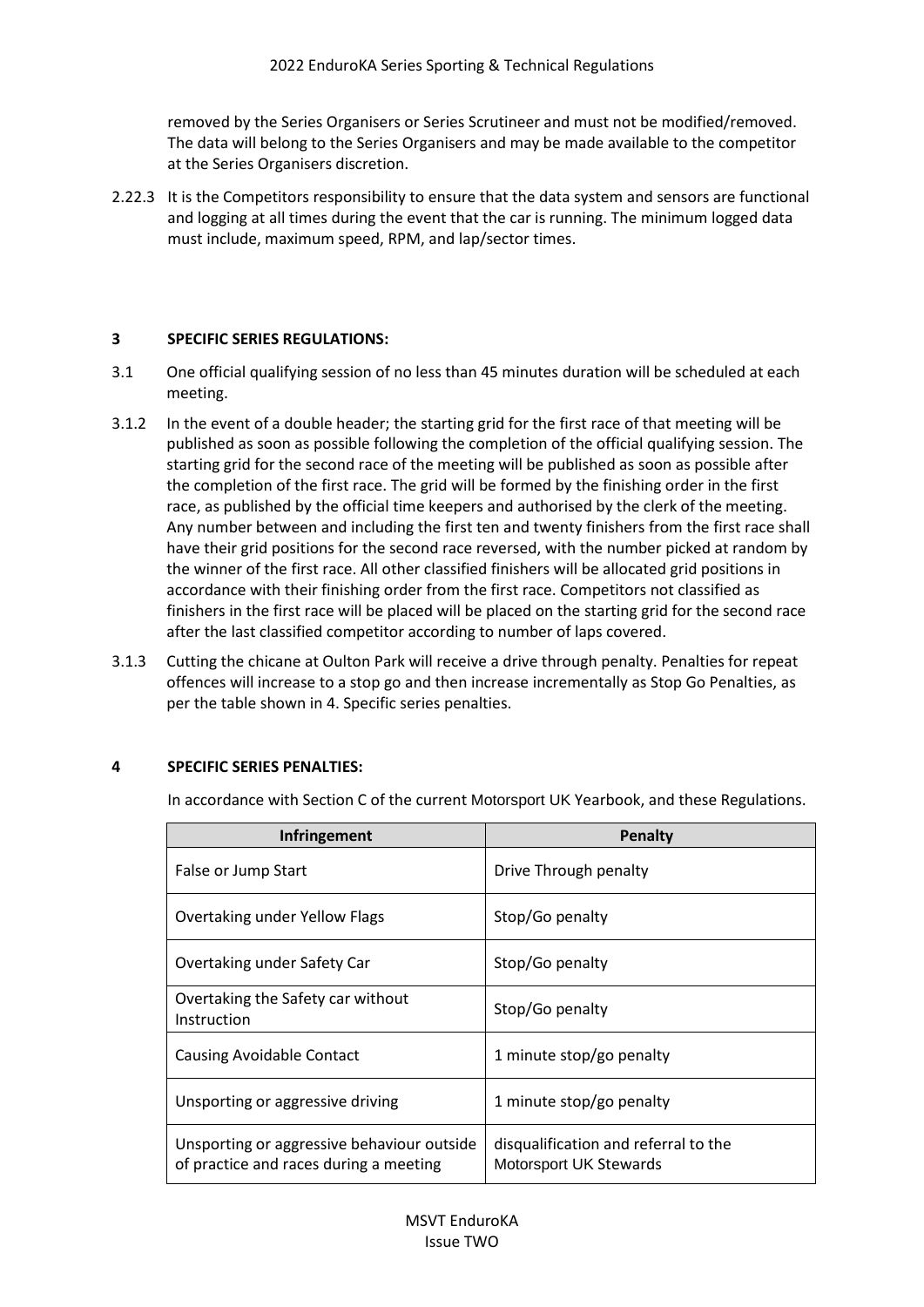| Pushing another vehicle                                                               | Stop/Go penalty                                                                                                                                                                                                                                                                                                     |
|---------------------------------------------------------------------------------------|---------------------------------------------------------------------------------------------------------------------------------------------------------------------------------------------------------------------------------------------------------------------------------------------------------------------|
| Not Respecting track limits                                                           | 1st Free<br>2nd Black & White Flag<br>3rd Five Second Time Penalty<br>4th Ten Second Time Penalty<br>5th Drive Through<br>6th Stop/Go<br>7th One-minute Stop/Go<br>8th Three-minute Stop/Go<br>9th Five-minute Stop/Go<br>10th Ten-minute Stop/Go<br>11th Thirty-minute Stop/Go<br>12th Black Flag/disqualification |
| More than three laps under the black flag                                             | Called in to see a race official via Stop/Go<br>penalty                                                                                                                                                                                                                                                             |
| Excess Speed in the pit lane                                                          | 1 minute stop/go penalty                                                                                                                                                                                                                                                                                            |
| Reversing under power in pit lane                                                     | Drive Through penalty                                                                                                                                                                                                                                                                                               |
| Breach of refuelling rules                                                            | 2 lap penalty                                                                                                                                                                                                                                                                                                       |
| More than four people working on the car                                              | 1 minute stop/go penalty                                                                                                                                                                                                                                                                                            |
| Illegal work while refuelling                                                         | 2 lap penalty                                                                                                                                                                                                                                                                                                       |
| Possession of illegal tyres in pits                                                   | 10 lap penalty                                                                                                                                                                                                                                                                                                      |
| Using illegal tyres on track, including in<br>practice                                | disqualification                                                                                                                                                                                                                                                                                                    |
| Replacing any part during actual practice or<br>the race                              | All parts must be immediately given to the<br>scrutineer or pit marshal                                                                                                                                                                                                                                             |
| Lights not working                                                                    | <b>Black Flag</b>                                                                                                                                                                                                                                                                                                   |
| Exiting pit lane under red light at exit                                              | 2 lap penalty                                                                                                                                                                                                                                                                                                       |
| Exiting Pit Lane following a driver change<br>and not informing TSL of the new driver | 1 minute stop/go penalty                                                                                                                                                                                                                                                                                            |
| Exceeding driving time (continuously /<br>total)                                      | 10 lap penalty                                                                                                                                                                                                                                                                                                      |
| Mechanical assistance - tow back to pit<br>lane                                       | 3 lap penalty                                                                                                                                                                                                                                                                                                       |
| Using telephone in the car                                                            | Disqualification                                                                                                                                                                                                                                                                                                    |
| Use of a Spare (qualified) car                                                        | 20 lap penalty                                                                                                                                                                                                                                                                                                      |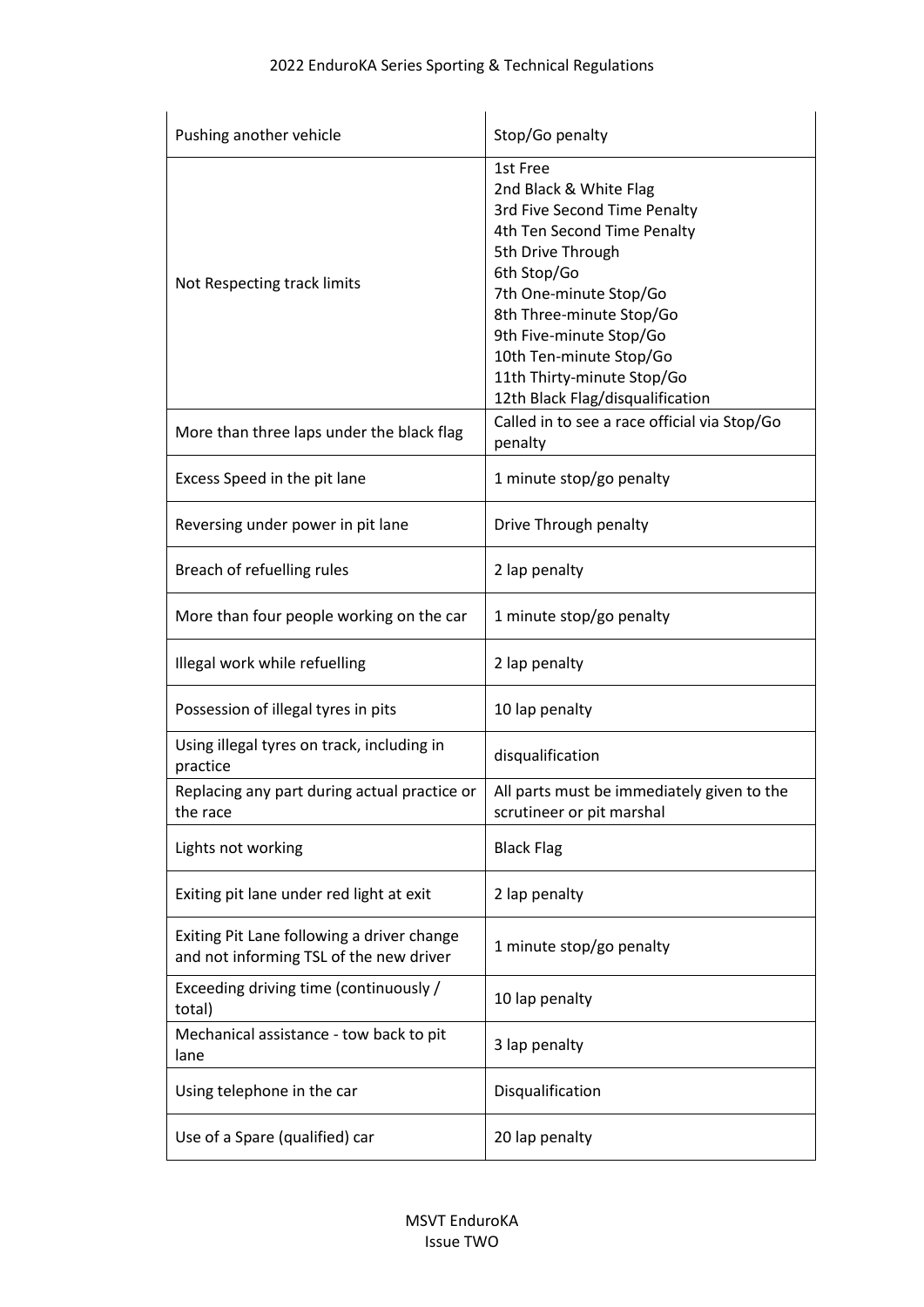| Not completing the required number of<br>driver change pit stops | 5 lap penalty                              |
|------------------------------------------------------------------|--------------------------------------------|
| Failing/Refusing breathalyser test                               | Disqualification plus a £1,000 fine        |
| Penalties should increase for repeat<br>offences as follows      | Stop/Go penalty / 1 minute stop/go penalty |
|                                                                  | 1 minute stop/go penalty                   |
|                                                                  | 3 minute stop/go penalty                   |
|                                                                  | 5 minute stop/go penalty                   |
|                                                                  | 10 minute stop/go penalty                  |
|                                                                  | 30 minute stop/go penalty                  |
|                                                                  | Black Flag and possible disqualification   |

**The table above is a guideline. Depending on the situation the Clerk of the Course may choose to escalate any penalty in accordance with Motorsport UK regulations.** 

# **4.1 INFRINGEMENTS OF TECHNICAL REGULATIONS:**

4.1.1 Arising from post practice Scrutineering or Judicial Action:

Minimum Penalty: The provisions of Motorsport UK Regulations: C3.3.

4.1.2 Arising from post-race Scrutineering or Judicial Action:

Minimum Penalty: The provisions of Motorsport UK Regulations: C 3.5.1 – C 3.5.2

For infringements deemed to be of a more serious nature the Clerk of the Course and/or Stewards of the Meeting are to invoke the provisions of Regulation C 3.5.1 (c)

# **4.2 ADDITIONAL SPECIFIC SERIES PENALTIES:**

- 4.2.1 In order to maintain standards of conduct, the series coordinator will monitor all officials / observers reports of adverse behaviour at race meetings. If any individual is included on such reports during competition the series coordinator will notify the organisers who will issue a warning letter that his / her driving behaviour is to be specifically observed at future race meetings. Adverse second such report during this period of observation may result in a formal warning being issued. Further reports may be referred to the Series Stewards for consideration of further sanctions including but not limited to possible refusal of further race entries or other sanctions as seen fit.
- 4.2.2 The Clerk of the Course may impose a Stop & Go or Drive Through penalty for infringements of the regulations in accordance with Motorsport UK Regulation Q 12.6 (a.-h.). Driver changes, refuelling and any other work on the car is not permitted during such a penalty.
- 4.2.3 The Clerk of the Course may impose a grid position penalty for the next race or races of the Series for infringements of the regulations.
- 4.2.4 The Clerk of the Course may impose such penalties as appropriate according to the powers granted to him in G 5.3
- 4.2.5 In the event that adverse behaviour is not reported during the meeting, video footage may be sent to the Championship Organisers who can request that the appointed Standards Committee perform a review. Footage may only be submitted within three days of the meeting.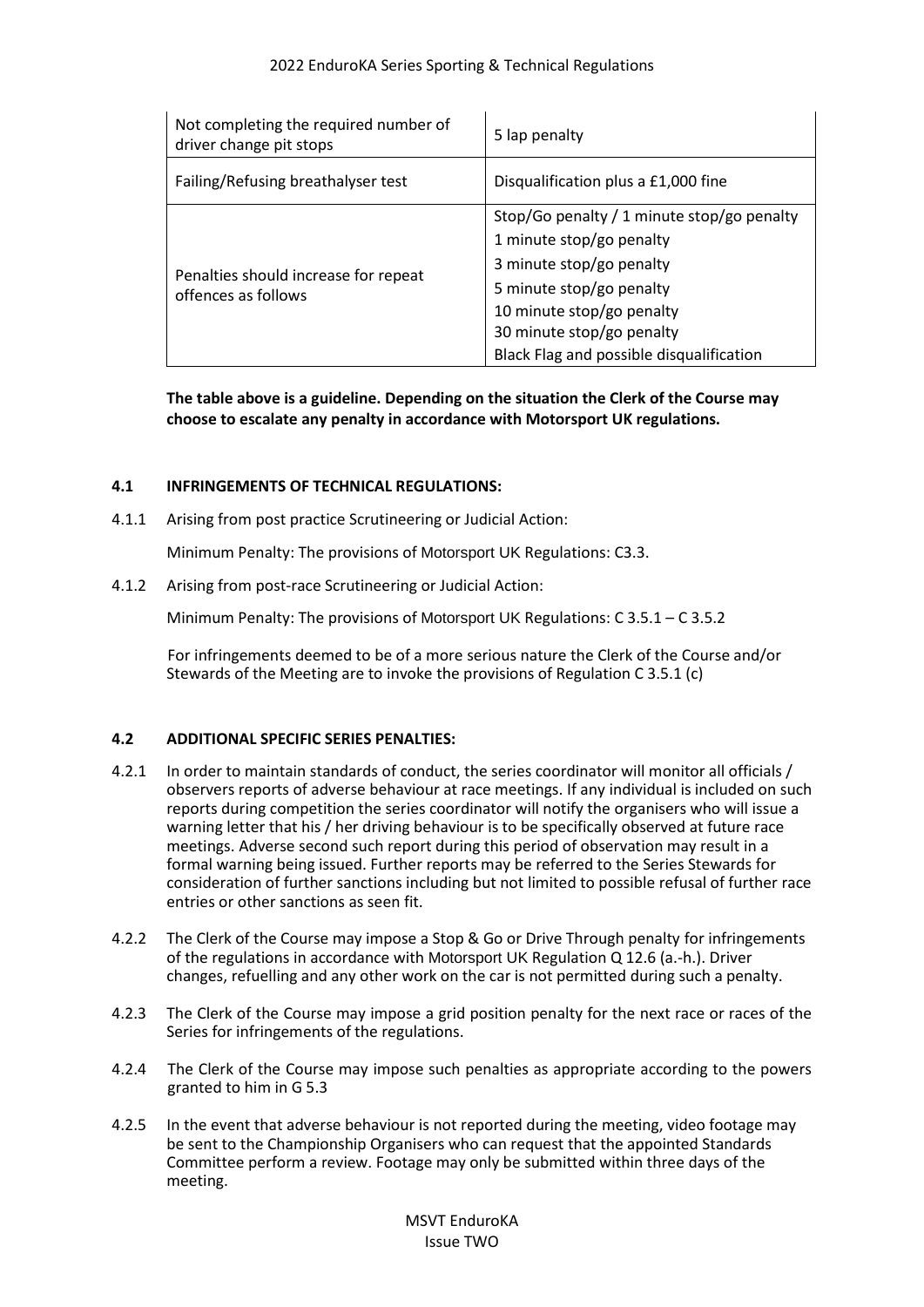On review of the footage, the Driving Standards Committee may request that the Championship Organisers issue either: a warning letter stating that driving behaviour is to be specifically observed at future race meeting; or a formal warning.

The Driving Standards Committee may also request that the Organisers issue a single or multiple race ban in cases of severe adverse behaviour on or off track. This process is supplementary to the standard Motorsport UK judicial process and does not replace, overrule or amend it in any way.

## **5 TECHNICAL REGULATIONS:**

## **5.1 INTRODUCTION:**

The following technical regulations are set out in accordance with Motorsport UK specified format and it should be clearly understood that if the following texts do not clearly state that you can do something you should seek clarification from the series organisers prior to making any changes.

The organisers reserve the right to modify these series regulations as appropriate to ensure close competitive racing at all times.

Exceptions to the Technical Regulations may be made providing they are:

- Approved by the series organisers and scrutineers in advance.
- In keeping with the spirit of the series (modifications made during the course of the season that give a significant performance advantage at a high financial cost will almost certainly be illegal).

By registering for the series competitors will be deemed to have full knowledge and acceptance of these regulations.

Entrants must at all times comply with the directives of the series organiser in respect of scrutineering and eligibility checking.

If your vehicle does not conform to a specific regulation, please email regs@msv.com prior to the closing date for race entries with a detailed description of the part of your vehicle in question. Please include photos and any other information that might be relevant so that we can review your entry accordingly.

In any case, all Motorsport UK safety requirements must be adhered to as specified in the Motorsport UK Yearbook 2021.

## **6 DESCRIPTION:**

The MSV Trackdays EnduroKA Series is designed for competitors participating in a Ford KA Mk1 1300cc (produced between 2002 and 2008) it does not include the Sport KA or Street KA variants. It is a series where driving skills and car control are of paramount importance and where technical development is prohibited.

The responsibility to prove eligibility is that of the entrant at all times. The series organisers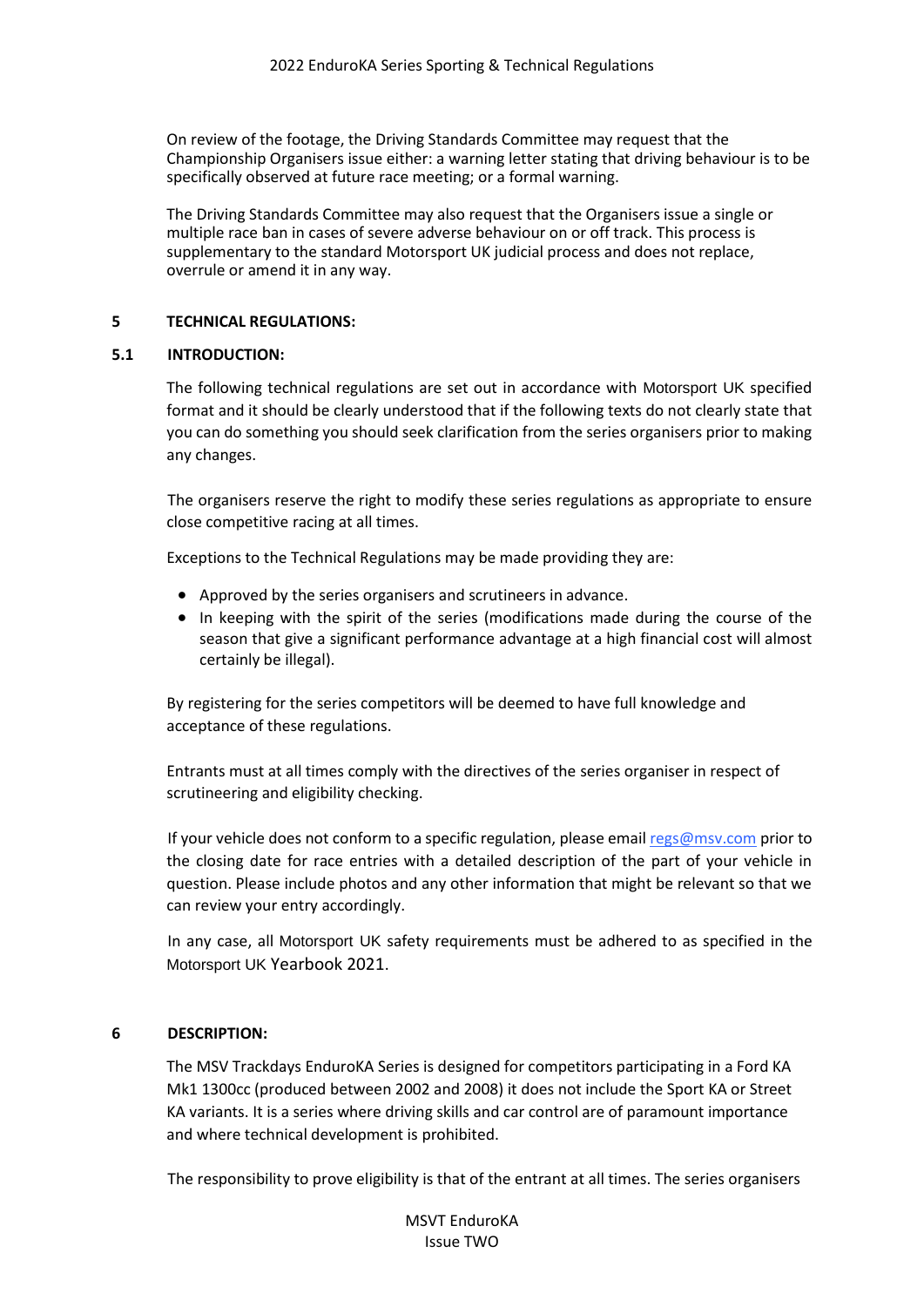in conjunction with the Series Scrutineer shall determine matters as to the eligibility and the implementation which may involve photographing any part of the vehicle and performing electrical diagnostics at the scrutineers discretion.

All entries are at the discretion of the Series Organisers.

## **7 Presentation**

Cars must be presented to a high standard. Unpainted panels, unrepaired damage or cars not achieving a satisfactory level of preparation and presentation, as judged by the series scrutineer, may receive a warning and may ultimately result in disqualification.

Presentation for a vehicle for scrutineering is a declaration by the entrant that the vehicle is eligible for that event and fully complies with the series regulations.

It is expected that all EnduroKA cars will be presented in full racing livery, at all times.

# **8 SAFETY REQUIREMENTS:**

8.1 The following Articles of Motorsport UK Blue Book 'Section K Competitors: Safety' regulations are highlighted as being applicable (but not to the exclusion of any other) Motorsport UK General Regulations that automatically apply):

K 1.2.1 & K 1.2.2 , – ROPS (Roll over protection systems) as defined in 8.1.3 K 2.1.2 - K 2.1.4 - Seat belts, 4, 5 and 6 point harnesses K 8.1.1 - Circuit Brakers K 2.2 – K2.3 - Seats K 3.1 - Fire extinguisher K 5.1 & K 5.2, - Red warning light K 6, - Fuel tanks & fillers K 8 , - External circuit breaker (see also G120 & 121) K 9 – Race Overalls (in particular, K 9.1.1) K 10 – Crash helmets K 13, - Head restraints

A link to the 2021 Motorsport UK Competitors & Officials Yearbook can be found here: <https://www.motorsportuk.org/News-Publications/Publications/Yearbook>

## 8.1.1 Safety Harnesses:

In order to maintain the integrity of the harness system in the event of an accident, it is recommended that these should be a minimum of five-point attachment, in accordance with Q 13.10.2.

## 8.1.2 Seats:

It is strongly recommended that seats have side wings or side head restraints to take into account lateral forces.

## 8.1.3 Roll Cage: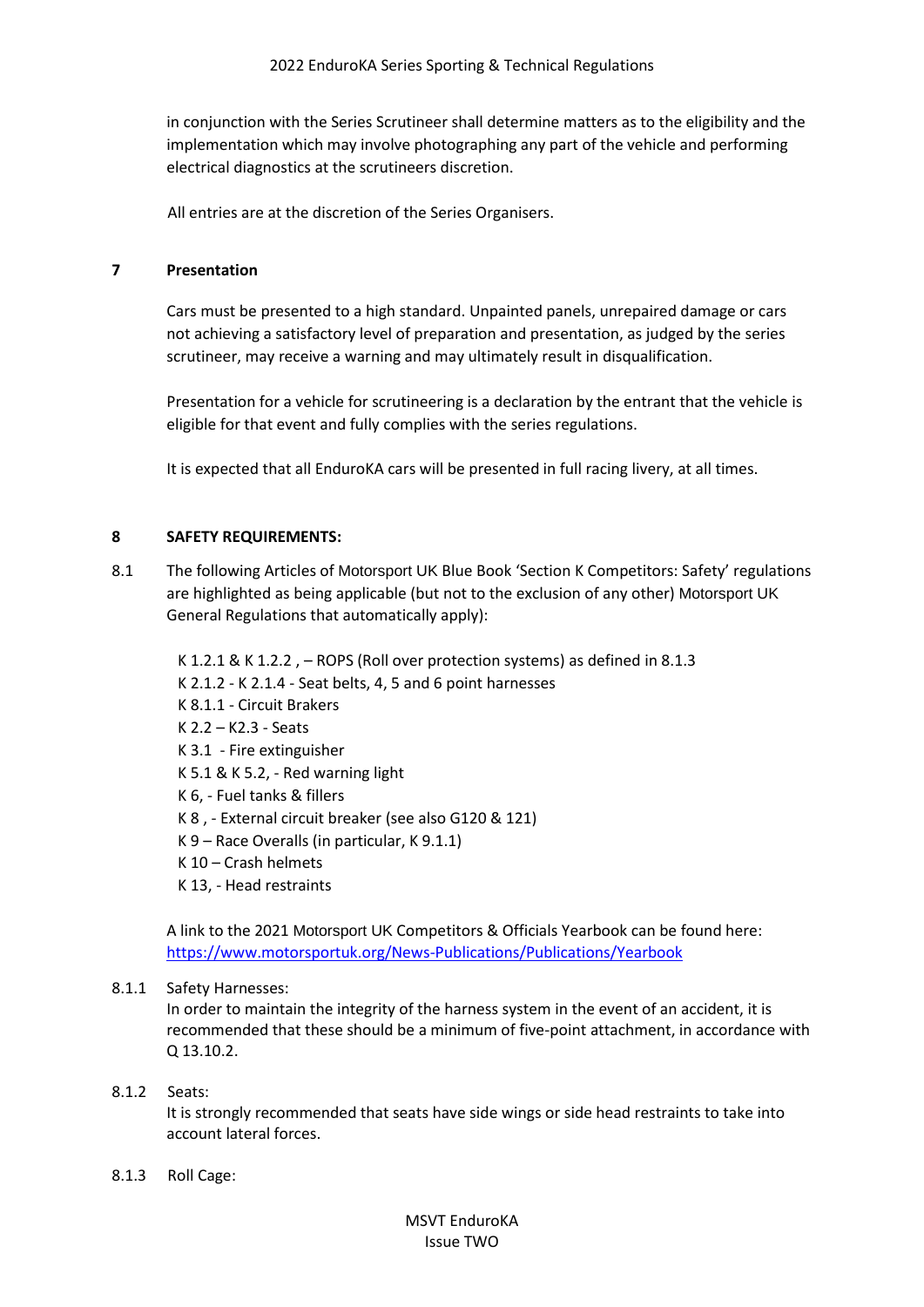In the interest of safety, the control roll cage must be Item number RCK1001KA, available from Burton Power (Anthony Mitchell - [Anthony.mitchell@burtonpower.com](mailto:Anthony.mitchell@burtonpower.com) or: 0208 554 2281 x 211). ALL components of the cage kit, as supplied, must be correctly fitted to the car.

# **9 GENERAL TECHNICAL REQUIREMENTS AND EXCEPTIONS:**

All vehicles must comply with the relevant sections of the 2021 Motorsport UK Yearbook Section J and Section Q (Tech Regs) up to and including Q 19.16

- 9.1.1 Competitors registering in this Series do so in the full knowledge that the organisers reserve the right to require the Series Scrutineer to carry out, record and enforce eligibility checks which may include the sealing of component(s) for subsequent checking. The costs of such checking shall be borne by the series organisers but the organisers shall not be liable for the costs of stripping or reassembly or rebuilding of vehicles after the checks have been carried out.
- 9.1.2 Advertising on vehicles is subject to requirements set out in Motorsport UK Yearbook Q 13.2.2 and H 28 & H 29 in particular. For the avoidance of doubt, use of the side windows of the vehicle for advertising is strictly prohibited.
- 9.1.3 All vehicles must comply with Motorsport UK General Technical Regulations and the relevant parts of the Motorsport UK Yearbook except where specified below.
- 9.1.4 Engines may be sealed at any time by a Licensed Eligibility Scrutineer. These seals may only be broken with Series Scrutineers permission.
- 9.1.5 The Car Specification elements of the Series Registration documents must be fully completed and will form part of a declaration of the cars suitability to align with this series. This document should be with the car when presented for scrutineering.

## **9.2 DEFINITION OF TERMS:**

9.2.1 STANDARD: The word 'standard' used within these technical regulations as a description of components is to be interpreted as per 'Standard Part' defined in Section B – Nomenclature & definitions in the Motorsport UK Blue Book. Checking will be by comparison to spare parts supplied by the manufacturer's official agent, comparison to standard parts or by any other means necessary to ensure compliance. This includes all surface finish of components

Standard Part: Is a part, the specification, features, location and method of operation of a part are as provided when new by the motor manufacturer for the model and date of car as shown on the entry form.

9.2.2 STANDARD PATTERN: The phrase 'standard pattern' used within these technical regulations as a description of components is to be interpreted as per 'Standard Pattern Part' defined in Section B – Nomenclature & definitions in the Motorsport UK Blue Book. Checking will be by comparison to standard pattern part or any other means necessary to ensure compliance.

Standard Pattern Part: A replacement part that has a similar form shape and features as the standard part and is made using similar materials and manufacturing processes e.g. a standard part manufactured by a non-original equipment supplier that is fully interchangeable with the standard part.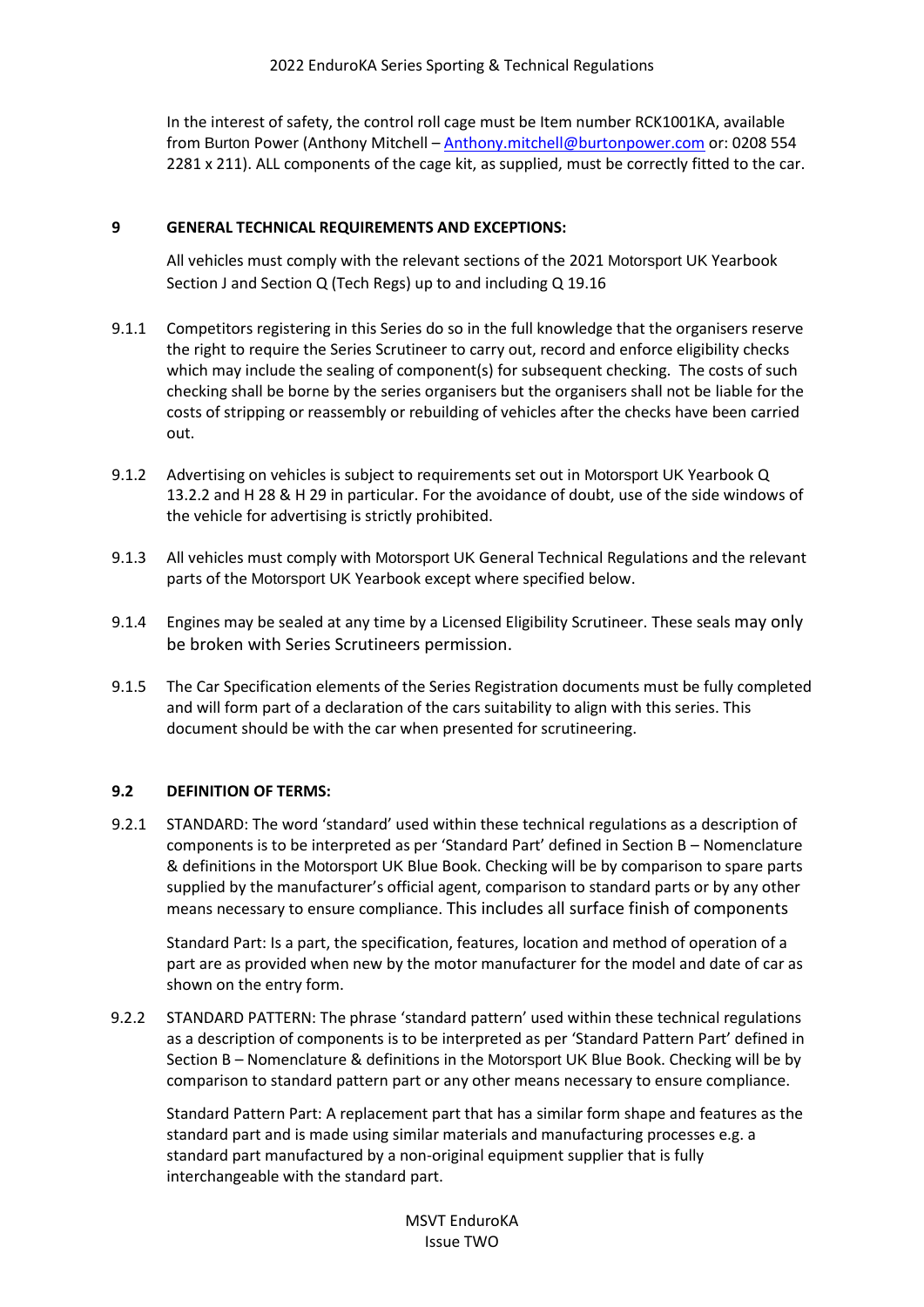- 9.2.3 COMPONENTS: The phrase 'component' used within these technical regulations shall be considered to be ANY individual part or assembly of parts used in the construction of the vehicle.
- 9.3 The car must be of sound construction, in good mechanical condition and well maintained in accordance with Motorsport UK General Technical Regulations (Sections J & Q) as appropriate. It must be presented in good order. All inspection areas e.g. engine, gearbox, suspension components, etc. must be in a clean condition.
- 9.4 All cars must have a series log book and this must be presented at Scrutineering at every race meeting. These will be filled in and updated throughout the year. Defects need to be rectified on a timescale to be agreed with the Scrutineer and/or the Series Organisers.
- 9.5 The Series Organisers reserve the right to require the exchange of any part or assembly of parts on the car for standard ones at any time during a race meeting on any competing car.

## **10 CHASSIS:**

- 10.1 A standard MK1 1300cc Ford KA 3 door vehicle must be used, in right hand drive only
- 10.2 No part of the monocoque shell shall be removed, modified or added to. For the avoidance of doubt this includes any welding to stiffen or otherwise modify the shell. Repairs to corrosion are allowed on the strict condition that no welding or repair adds no additional stiffening to the car.

#### **11 BODYWORK:**

## **11.1 GENERAL:**

- 11.1.1 It shall be the intention, at all times, to preserve a standard external appearance to the cars.
- 11.1.2 It is permitted to apply paint, decals, stickers or wraps to the car with the exception that the areas reserved for sponsorship are not covered.
- 11.1.3 All doors must be fitted with original lock fittings and operating mechanisms, and must be kept unlocked during any practice or competition. If the vehicle is fitted with central locking, the central locking fuse must be removed. The rear hatch key operated release mechanism may be replaced by the push button mechanism.
- 11.1.4 Cars are required to come into the pit lane to replace missing bumpers and bodywork and may be called in to do such at the scrutineers sole discretion.

## **11.2 INTERIOR:**

- 11.2.1 No part of the interior which is an integral part of the monocoque shell may be removed.
- 11.2.2 The front bulkhead must comply with the requirements of the Motorsport UK Yearbook. Two holes may be drilled to allow the cable pulls to pass through. Two holes may be drilled to allow the battery to master switch cables to pass through. These 4 holes must be fitted with grommets and ensure the fire protection integrity of the bulkhead. A further hole may be drilled to accommodate the fire extinguisher pipe.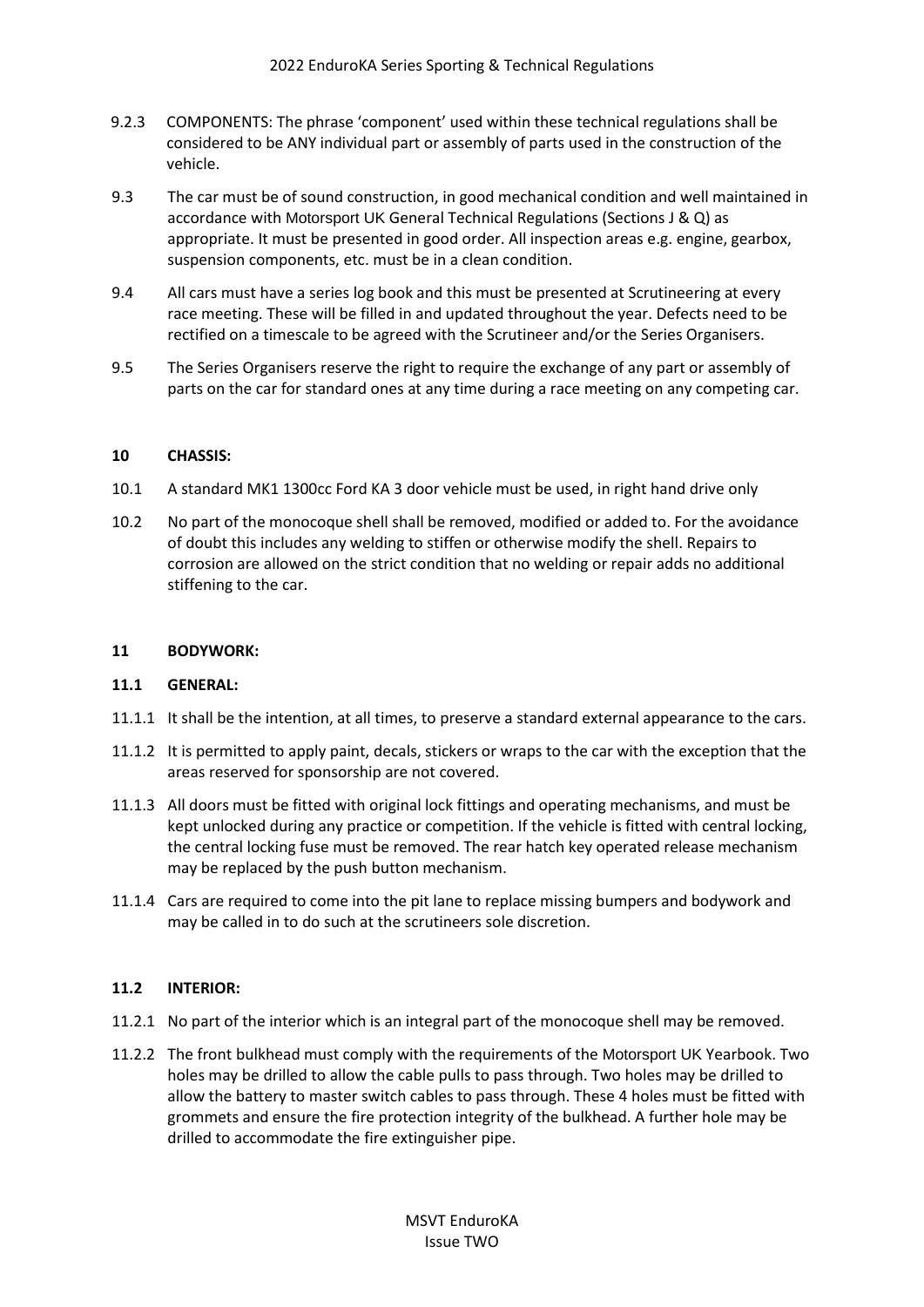- 11.2.3 Interior trim, fittings, courtesy light and passenger seats may be removed except as specified below. The dashboard must remain fitted. A close fitting slot cut-out in the dashboard is permitted to facilitate the fitting of the roll cage.
- 11.2.4 The standard internal front door trims must be fitted but may be modified to facilitate clearance around the roll cage door bars.
- 11.2.5 The standard driver's seat shall be replaced with a racing seat approved to FIA 8855-1999 as a minimum and must be fitted in the manufacturers intended position.
- 11.2.6 Adjustable seat rails may be fitted. They must comply with Motorsport UK regulation K.2.2.1.
- 11.2.8 The original pedal box with original pedals must be fitted in its original position, using the standard mountings. It is permissible to add extension plates to the pedals. The maximum size of the pedal extensions is 120mm high x 80mm wide x 4mm thick. These must be attached directly to the pedals. The use of spacers between the pedals and plates is prohibited.
- 11.2.9 A working and accurate tachometer (rev counter) may be fitted to all vehicles whether one was present as standard in the vehicle or not. No other gauges are permitted. This must be a single analogue needle unit with no other attachments
- 11.2.10 A working and accurate water temperature gauge may be fitted to all vehicles whether one was present as standard in the vehicle or not. No other gauges are permitted. This must be a single analogue needle unit with no other attachments
- 11.2.11 It is recommended that all interior sound deadening is removed.
- 11.2.12 A FIA compliant window net must be fitted to the driver's side of the roll cage.

# **11.3 EXTERIOR:**

- 11.3.1 No panel may be cut, drilled or in any other way modified other than those detailed in these regulations.
- 11.3.2 Front wings may be removed and refitted, to allow the panel to be fitted as per the original but with suitable bolts in lieu of spot welds to aid their safe repair during events. For the avoidance of doubt no strengthening or other modifications to the front wings or mounting is permitted.
- 11.3.3 Three rear view mirrors must be fitted as a minimum (one interior and two exterior).
- 11.3.4 A wide angle rear view interior mirror is mandatory.
- 11.3.5 External mirrors must all be standard unmodified Mk1 Ford KA mirror assemblies fitted in the manufacturers intended position.
- 11.3.6 Transparent coloured film may be fitted to rear view mirrors to reduce glare. This must not reduce the effectiveness of the rear view mirrors in daylight.
- 11.3.7 All elements of the standard front and rear bumper assemblies must be present. The front bumper may have a slot cut into it on each side to facilitate the fitting of the optional spot lights detailed below in 15.2.3. It may also have a slot cut into it on each side to facilitate fitting wire tow straps under Motorsport UK regulation Q. 13.1.3(b).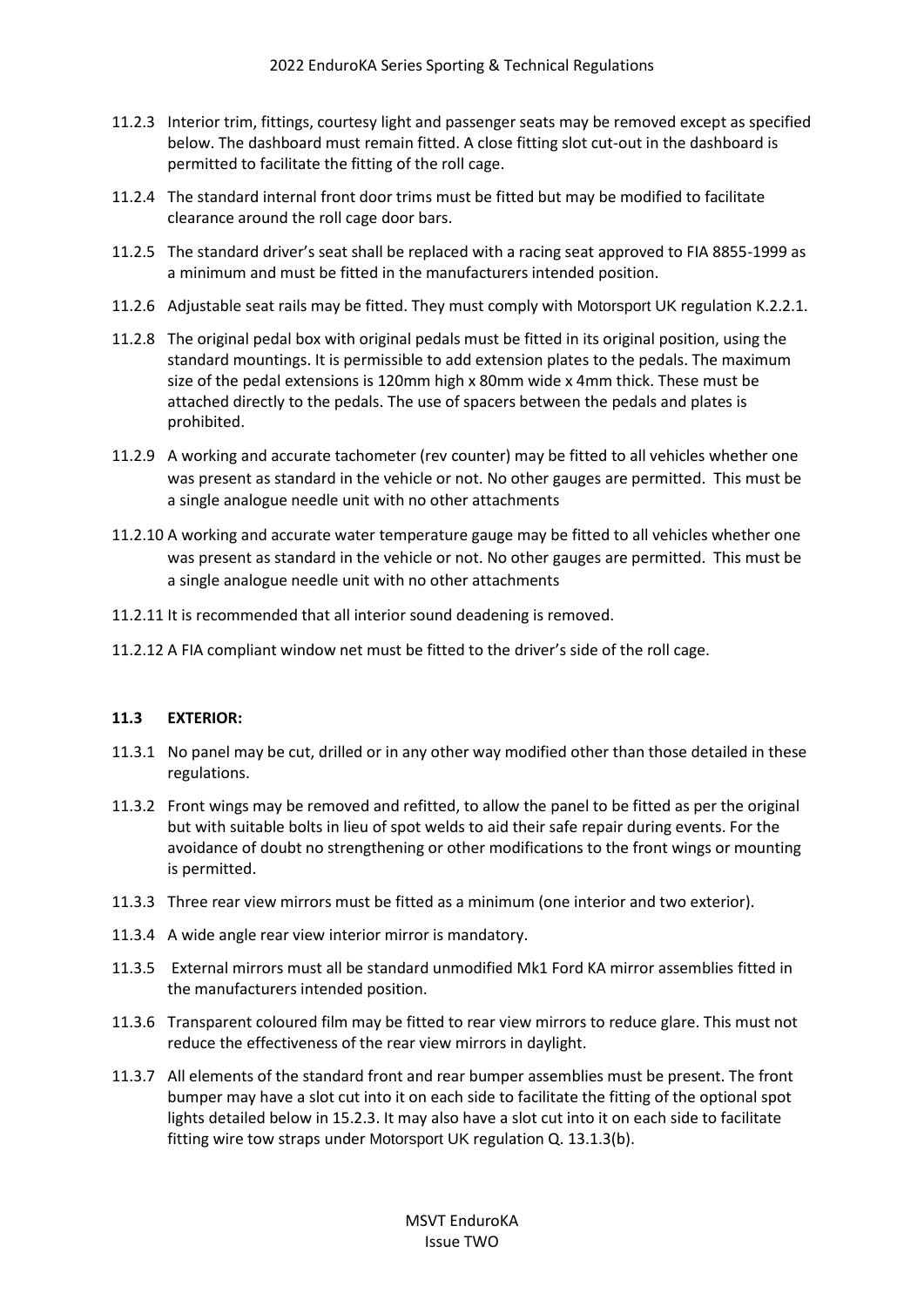It is permissible to secure the side of the front bumper, where it overlaps the front wing by means of a screw type mount and countersunk bolt/captive nut. This must be done on the bumper directly above the centre line of the wheel in the first location and directly behind the wheel, above the sill in the second location. No strengthening to these mounting points is permitted.

11.3.8 The bonnet must be secured by 2 locking pins conforming to Motorsport UK regulation Q.13.2.6.

It is permissible to drill 2 holes through the bonnet and engine bay front cross member to install bonnet pins. It is permissible to drill a maximum of 4 holes of maximum diameter 6mm in the bonnet outer skin and 4 holes of maximum diameter 6mm in the bumper to install bonnet straps.

- 11.3.9 The windscreen must be of HPR laminated glass.
- 11.3.10 The standard toughened glass side and rear windows must be retained.
- 11.3.11 The standard window winding mechanism (electric or manual) must be retained and must be fully operational.
- 11.3.12 All body panels must be standard or standard pattern parts.
- 11.3.13 The mandatory TSL lap timing transponder must be fitted on the Offside inner chassis leg, behind the front crash bar.
- 11.3.14 The scuttle panel below the windscreen may be modified in the following ways:
	- Two holes may be made in the scuttle panel to allow pull cable handle fittings to be mounted. A reinforcing plate may be used on the underside of the scuttle panel to strengthen it. One pull cable must operate the fire extinguisher and one to operate the master cut-out switch.
- 11.3.15 Sound deadening materials may be removed from the engine bay and underside of the bonnet.

## **11.4 SILHOUETTE:**

11.4.1 The original silhouette must be maintained, except the variation caused by the fitment of approved front driving lights and/or the fitting of wire towing straps in accordance with Motorsport UK regulation Q.13.1.3(b).

## **11.5 GROUND CLEARANCE:**

11.5.1 Ground clearance must comply with the requirements of the Motorsport UK Yearbook. For the purposes of this regulation the exhaust is considered to be part of the car and is subject to the same ground clearance rules.

## **12 ENGINE:**

## **12.1 GENERAL ENGINE REGULATIONS:**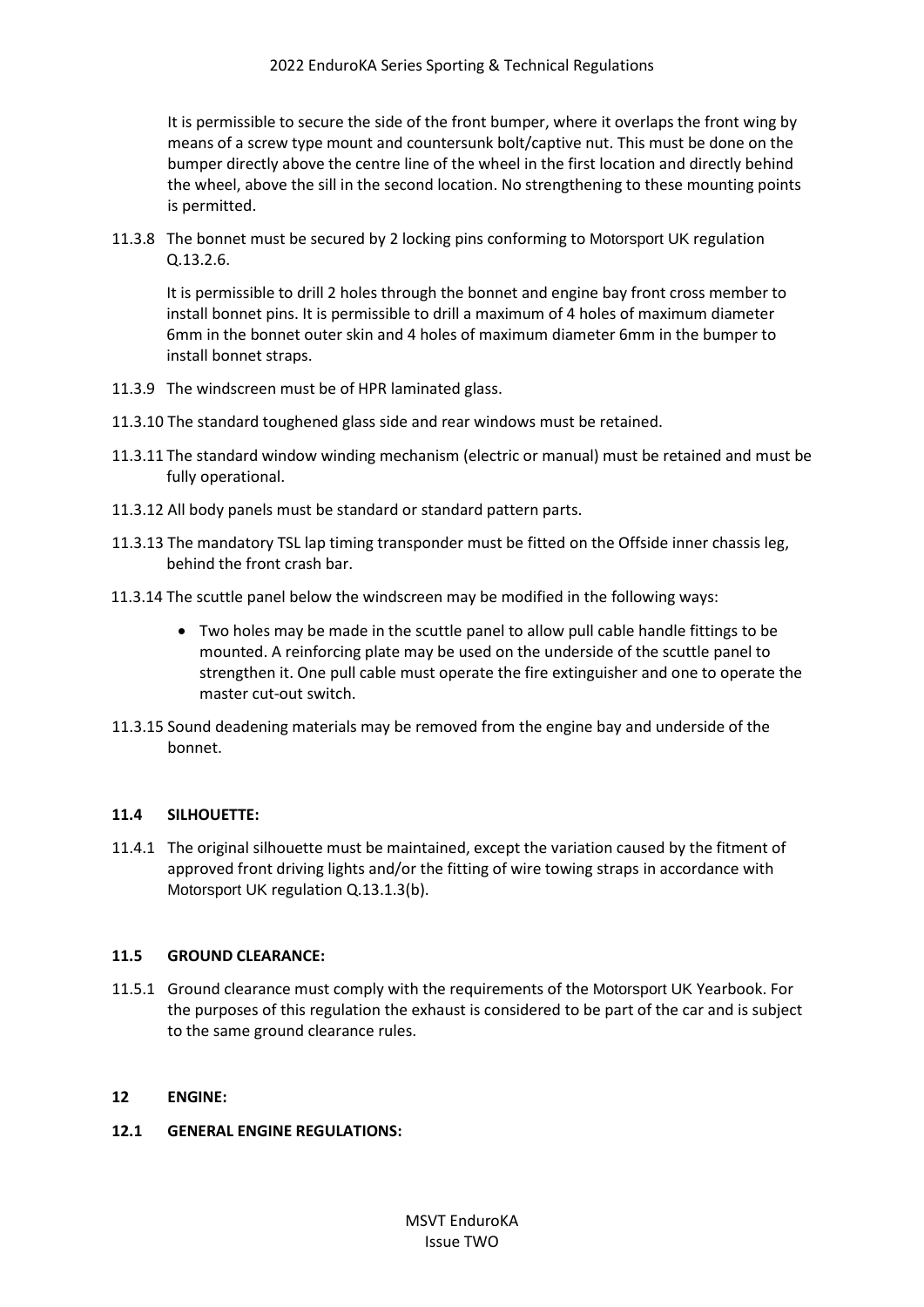The engine must be a standard 1300cc, 2002 – 2008 Duratec Engine, Engine Code BAA (60PS) and A9A, A9B (70PS). No engine modifications are allowed whatsoever. The fitting of standard pattern parts is not allowed unless expressly allowed in the following regulations.

The organisers reserve the right to power test vehicles during a meeting, without prior notice. Persons in control of any power testing equipment, or any electronic systems analysis, may be appointed "judges of fact" under Motorsport UK regulations.

#### **12.2 CAMSHAFT:**

No modifications to the standard camshaft are allowed.

#### **12.3 CRANKSHAFT:**

No modifications to the standard crankshaft are allowed. Due to age the following tolerances are allowed; 0.025 reduction on crankpin and main bearing to allow for wear. No changes to the surface finish or metal treatment are allowed. The head must be kept as standard.

#### **12.4 FLYWHEEL:**

No modifications to the standard flywheel are allowed.

## **12.5 CLUTCH:**

The standard or standard pattern Ford clutch and pressure plate must be used.

#### **12.6 CYLINDER DIMENSIONS:**

No modifications to the standard cylinder block are allowed.

#### **12.7 CYLINDER HEADS:**

No modifications to the standard cylinder heads are allowed.

## **12.8 VALVE GEAR:**

No modifications to the standard valve gear are allowed.

#### **12.9 PISTONS:**

No modifications to the standard pistons are allowed.

MSVT EnduroKA Issue TWO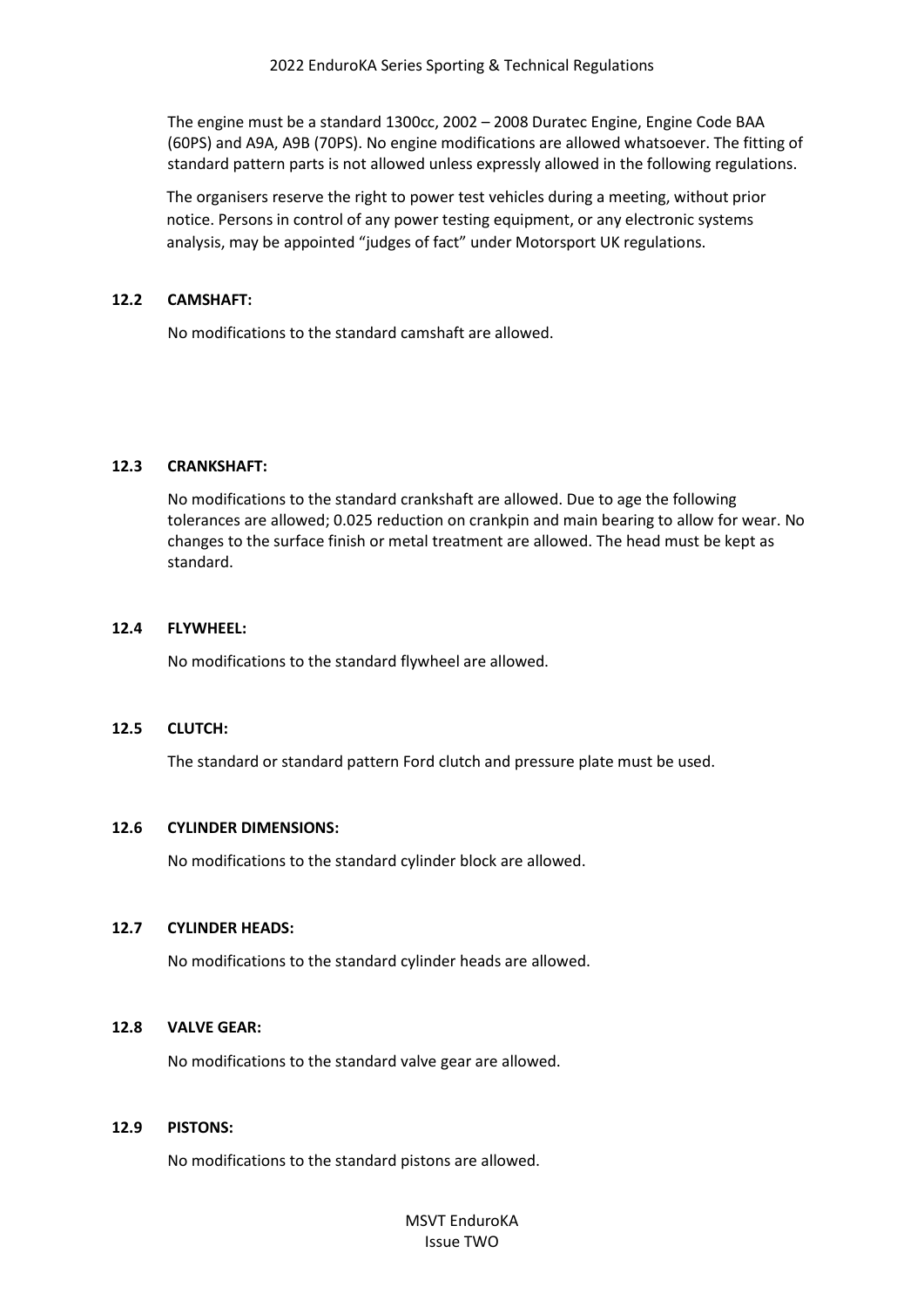#### **12.10 LUBRICATION SYSTEM:**

No modifications to the standard lubrication system are allowed.

#### **12.11 ENGINE INSPECTION SEAL:**

All cars should be presented with, 2 bolts at the front of the sump and 2 bolts at the front of the rocker cover that are drilled bolts for the purpose of wire sealing. The 2 sump bolts may be wired together and sealed by the Eligibility Scrutineer. The 2 rocker cover bolts may be wired together and sealed by the Eligibility Scrutineer. The engine will be made available for inspection as prescribed by Motorsport UK rules.

## **12.12 AIR CONDITIONING:**

If fitted as standard the air conditioning compressor and associated pipework may be removed.

## **12.13 LOCATION:**

The engine must be located in the manufacturer's original position by the manufacturer's intended method and parts.

## **12.14 COOLING SYSTEMS:**

12.14.1 No modifications to the standard cooling system are allowed.

- 12.14.2 The water pump must be a standard or standard pattern part, must not be modified in any way and the impellor must be present and working as the manufacturer intended.
- 12.14.3 The auxiliary belt must have the following part numbers:

Auxiliary Belt (without aircon) – part number XS6E-6C301-BB, FINIS 1089877 (6PK1700)

Auxiliary Belt (with aircon) – part number 3S5Q-6C301-BA, FINIS 1303929 (6PK2193)

## **12.15 INDUCTION SYSTEMS:**

No modifications to the standard induction system are allowed. The use of free flow type filters is not permitted. Only Part number XS5X-9601-DA, FINIS 1089896 may be used. Drilling or making holes in the standard air box, or piping system is not permitted, the filter element must be complete and undamaged, any gaps holes or splits in the filter element will render it non-compliant.

#### **12.16 EXHAUST SYSTEMS:**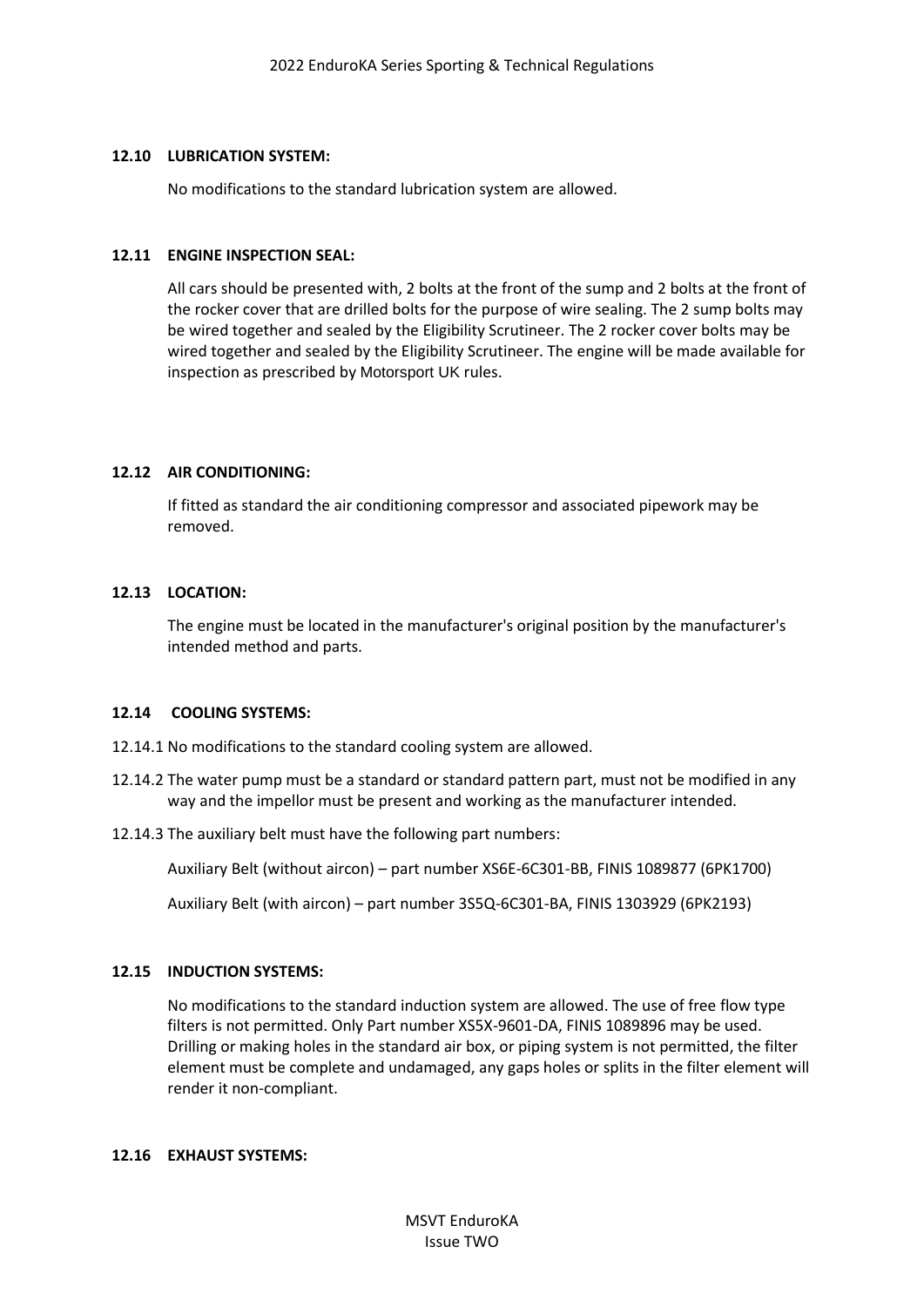12.16.1 No modifications to the standard exhaust system are allowed.

12.16.2 Only the Ford KA Mk1 2002 - 2008 OEM or the following part numbers may be used:

Catalytic converter including manifold – Klarius – 321999 (Euro 3) and 322232 (Euro 4)

Centre pipe – part number 1S5J-5230-A1A, FINIS 1457191 (Klarius FE938E)

Rear silencer - part number 1S5J-5K244-A1A, FINIS 1457192 (Klarius FE604W)

The catalytic converter must remain internally intact and fully functional.

- 12.16.3 Exhaust rubber mounts may be upgraded to Powerflex
- 12.16.4 Cars are required to come into the pit lane to replace missing/broken exhausts and may be called in for inspection at the scrutineers sole discretion.

#### **12.17 IGNITION SYSTEMS:**

- 12.17.1 No modifications or additions to the standard ignition system are allowed whatsoever. The Engine Management Systems (ECU) must be totally standard, and will checked by the Eligibility Scrutineer or the nominated Judge of Fact. The cars EOBD diagnostic port must remain fully functional, and Eligibility Scrutineer may plug into the diagnostic port to use scan tools to check correct function of the engine management system, including but not limited to the catalytic converter.
- 12.17.2 It is mandatory to use spark plugs with the following part numbers; TR5B-13 (NGK), T16VR-U10 (Denso), 0242229785 (Bosch)

#### **12.18 FUEL DELIVERY SYSTEMS:**

- 12.18.1 The manufacturer's entire fuel delivery system must be retained unmodified.
- 12.18.2 The use of alternative fuel pumps or pressure regulation equipment is prohibited.

#### **12.19 PROHIBITED MODIFICATIONS:**

With the exception of the items detailed it is expressly forbidden to machine, mill, grind, polish, weld, modify or otherwise adapt parts in any way.

#### **13 SUSPENSIONS:**

#### **13.1 PERMITTED MODIFICATIONS:**

13.1.1 Suspension must be:

GAZ suspension kit (2x front strut, 2x rear struts 4x spring set) part number GFH345KA, purchased from Burton Power.

13.1.2 Suspension kits must be serviced with GAZ Shocks directly [\(sales@gazshocks.com](mailto:sales@gazshocks.com) / 01268 724 585), a minimum of once within every 12 calendar months. For the avoidance of doubt, this can be after the final round of the season, to be refreshed for the following season.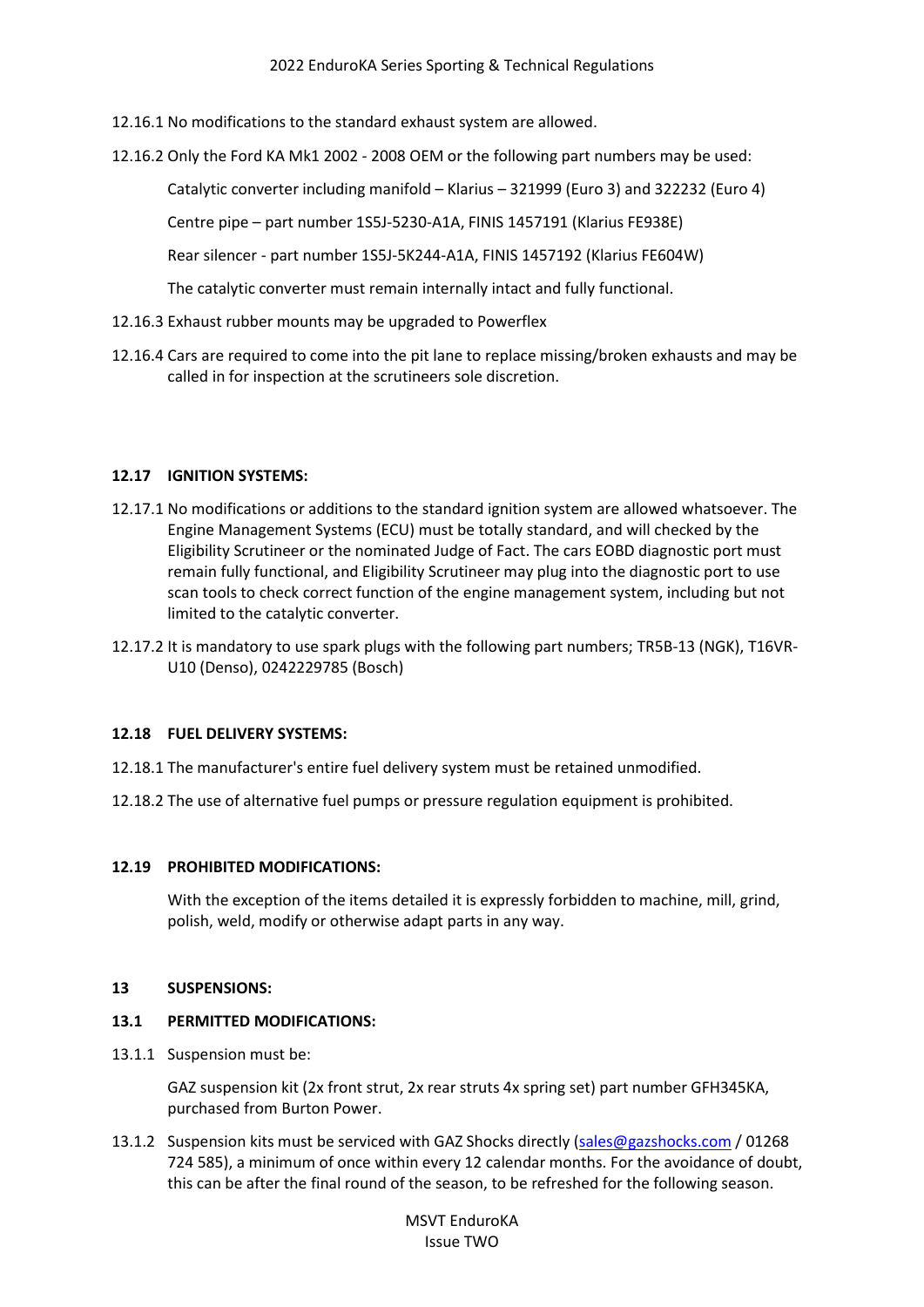Teams must forward their service receipt including the service number SER345KA directly to the organisers.

13.1.3 Bushes must be the following:

Powerflex:

PFF19-601 FRONT wishbone front Bush 46mm PFF19-602 FRONT Wishbone rear Bush 54mm PFF19-603-15 FRONT Anti roll bar mounting Bush 15mm PFR19-707 Rear beam mounting Bush 63mm.

13.1.4 No other modifications are allowed.

#### **13.2 PROHIBITED MODIFICATIONS:**

13.2.1 No other modifications to the suspension, mounting points, shock absorbers, springs or wheel alignment geometry are allowed other than from the consequences of changes by those specified in 13.1.1 to 13.1.3.

## **14 TRANSMISSIONS:**

- 14.1 The transmission must be the standard OEM fitment with type code IB5. It must be housed (in the case of clutch and gear train) within the standard alloy OEM gearbox housing/bell housing and mounted in the manufacturer's intended position.
- 14.2 A standard Ford KA Gearbox must be used without modification of any kind. The accepted part numbers are: 3.61 Final Ratio:

3S5R-7002-AA, 3S5R-7002-AB, 3S5R-7002-AC, 3S5R-7002-AD, 3S5R-7002-AE,

4.06 Final Ratio: 3S5R-7002-BA, 3S5R-7002-BB, 3S5R-7002-BC, 3S5R-7002-BD, 3S5R-7002-BE

Part numbers may also be preceded by the following: P (eg P3S5R-7002-AA) for a gearbox supplied as a new for old exchange part RM (eg RM3S5R-7002-AA) for a gearbox supplied as a remanufactured exchange part

14.3 OEM gear ratios must be used:

3.15 / 1.93 / 1.28 / 0.95 / 0.76 with a final drive ratio of either 3.61 or 4.06

## **14.4 PERMITTED MODIFICATIONS:**

14.4.1 No modifications or changes are allowed to the transmission assemblies or components, save for the addition of a Powerflex gearbox mount item number PFF19-620P

## **15 ELECTRICS:**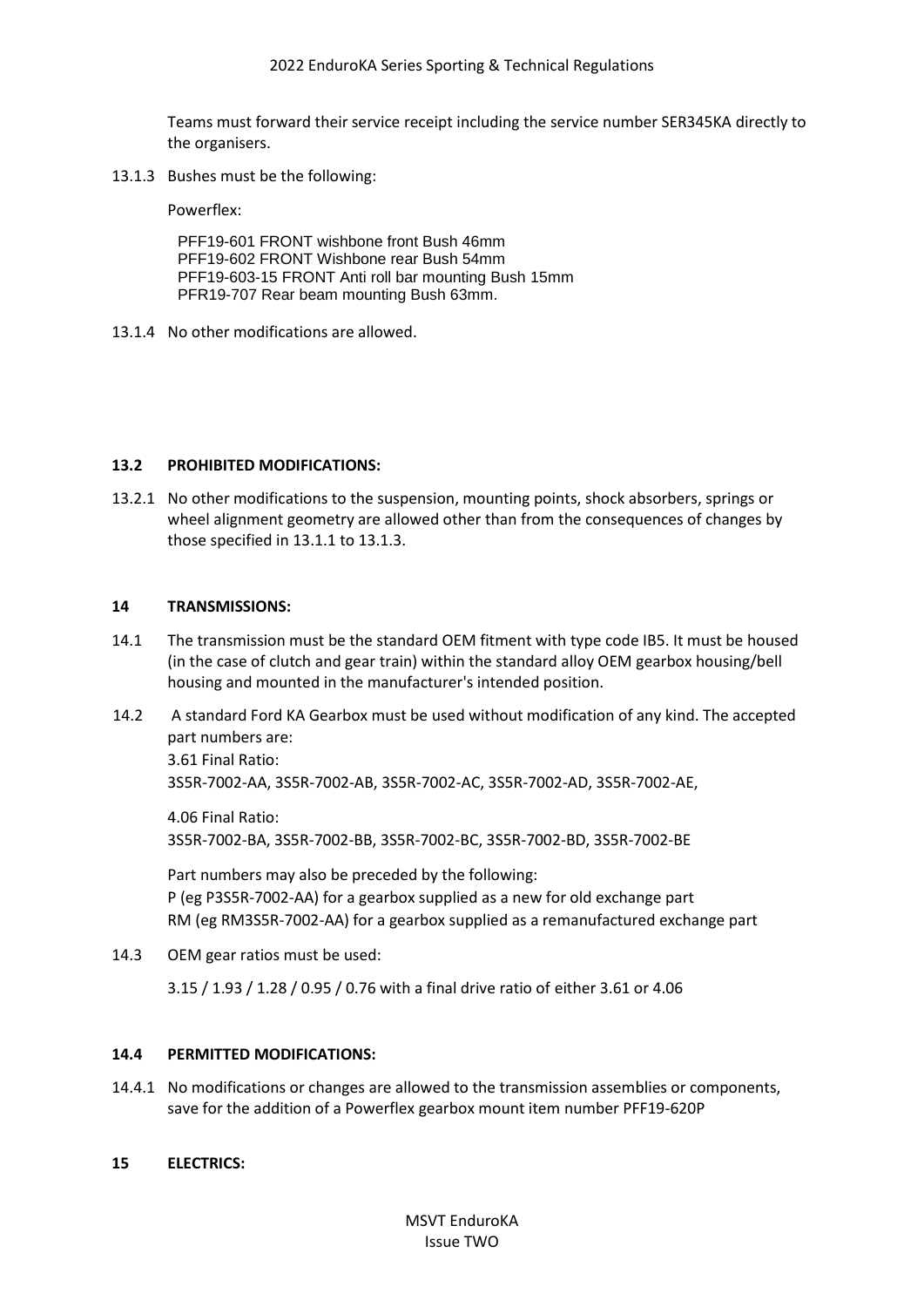## **15.1 GENERAL:**

The standard Mk1 Ford KA electrical system must be retained. It is not permissible to modify the wiring loom or its ancillaries except for the following:

- Air bag firing mechanism must be removed.
- Wires for the additional optional front spot lights
- Wires for optional identification lights as defined in 15.2.4
- The fitment of a Master Switch circuit breaker.
- A centrally mounted rear rain light
- Wires for the function of the data logger, solely to collect the data defined in 2.22.3

# **15.2 EXTERIOR LIGHTING:**

- 15.2.1 All standard lights (front and rear side lights, 3 brake lights, front and rear indicators, dip and main beam headlights) must all be present and working.
- 15.2.2 Standard or standard pattern light units must be used. Upgraded bulbs are permitted, but the use of HID kits is prohibited.
- 15.2.3 Two additional spot lights for the purpose of night time running are permitted. These additional lights will activate at the same time as the standard main beam bulbs and no additional or independent operation is permitted. Additional internal switches are not allowed. These spotlights must be mechanically mounted (no suckers or sticker mounts) on either side of the front facing area of the front bumper or bonnet equal distance from the centre line of the vehicle.

Any light fitted to the bonnet must not impede the full opening range of the bonnet in any way, or slow the opening of the bonnet.

- 15.2.4 Additional spot lights must be fitted throughout all events where night running takes place, including qualifying. Lights should not be removed/replaced during events with night running in any other than forced majeure scenarios.
- 15.2.5 A maximum total number of two additional spotlights (either two extra single bulb lights, or two LED clusters) are allowed.
- 15.2.6 All additional lights must be taped up, via a cross of tape no smaller than half an inch wide. The tape must be in situ at all times, and may only be removed 30 minutes before the designated sun set time for the day of racing. Transparent clear (not tinted) covering film may be used in place of a tape cross at the discretion of the scrutineer.
- 15.2.7 Identification lights are permitted, in the form of a coloured undercar "neon" (or led) light. Power must supplied by the side light circuit. The identification lights will activate at the same time as the standard side lights and no additional or independent operation is permitted. Additional internal switches are not allowed. All undercar lights must be firmly fitted in a secure manner with a back-up mount should the original one fail.
- 15.2.8 Identification lights should not flash red, yellow or blue. Solid red or yellow lights on the rear bumper/boot lid are also not permitted. Any LED numbers displayed in the front window and rear quarter windows, should be yellow.

## **15.3 RAIN LIGHT:**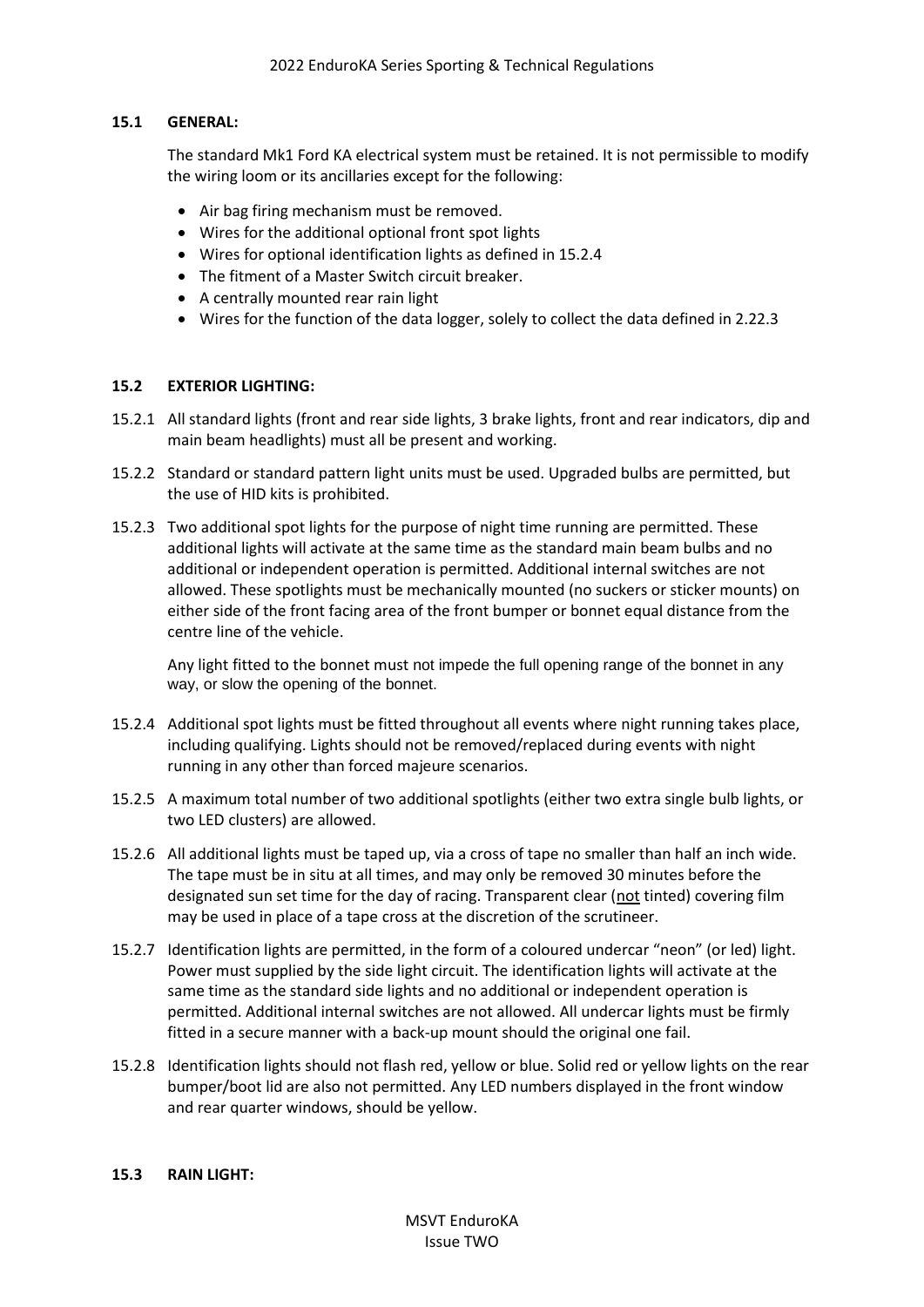15.3.1 A Motorsport UK compliant high intensity rear light or "rain light" as defined in K.5.1 is required.

#### **15.4 BATTERIES:**

15.4.1 The vehicles battery must be equivalent in size, weight and amp hours as the original manufacturer's battery, fitted in the standard position and must be firmly secured.

#### **15.5 ALTERNATOR:**

- 15.5.1 A functioning standard OEM specification alternator must be fitted. No modifications are allowed to the alternator, its drive mechanism or electrical circuits.
- 15.5.2 The auxiliary belt must have sufficient tension to make the alternator function as intended by the manufacturer.

#### **15.6 WINDSCREEN WIPERS:**

15.6.1 Standard or standard pattern front and rear windscreen wipers and washers must be fitted and fully operational. No modifications are allowed to the windscreen wiper blade, windscreen wiper mechanism or windscreen washer system.

#### **16 BRAKES:**

- 16.1 Mintex front brake pads part number MDB2059M1144 must be used.
- 16.2 If present, the ABS system must be permanently (and not temporarily) disabled.
- 16.3 The brake system should be standard, with the exception of the control brake pad detailed (15.1):

Callipers (part numbers: Calliper LH - RMYS6J-2B302-AA/1478498, Calliper RH - RMYS6J-2B294-AA/1478471)

Front discs (size: 240 x 20mm, and part number - YS6J-1125-CC/1524589)

Rear drums (size: 180mm, and part number - 7S51-1113-AA/1499061)

Rear shoes (part number YS5J-2200-AB/1473062)

Brake discs with any friction surface grooves, holes, slots or other performance enhancing features are prohibited.

- 16.4 It is not permissible to modify the brake pipes, however standard rubber brake hoses may be replaced by braided hoses. In the event of damaged hard brake lines e.g. damaged end fittings or accident damage, it is permissible to repair the hard brake line via reflaring with a new fitting. For the avoidance of doubt, no change in pipe diameter or position of pipe run is permitted.
- 16.5 The standard handbrake must remain in the manufacturers intended position and be fully operational.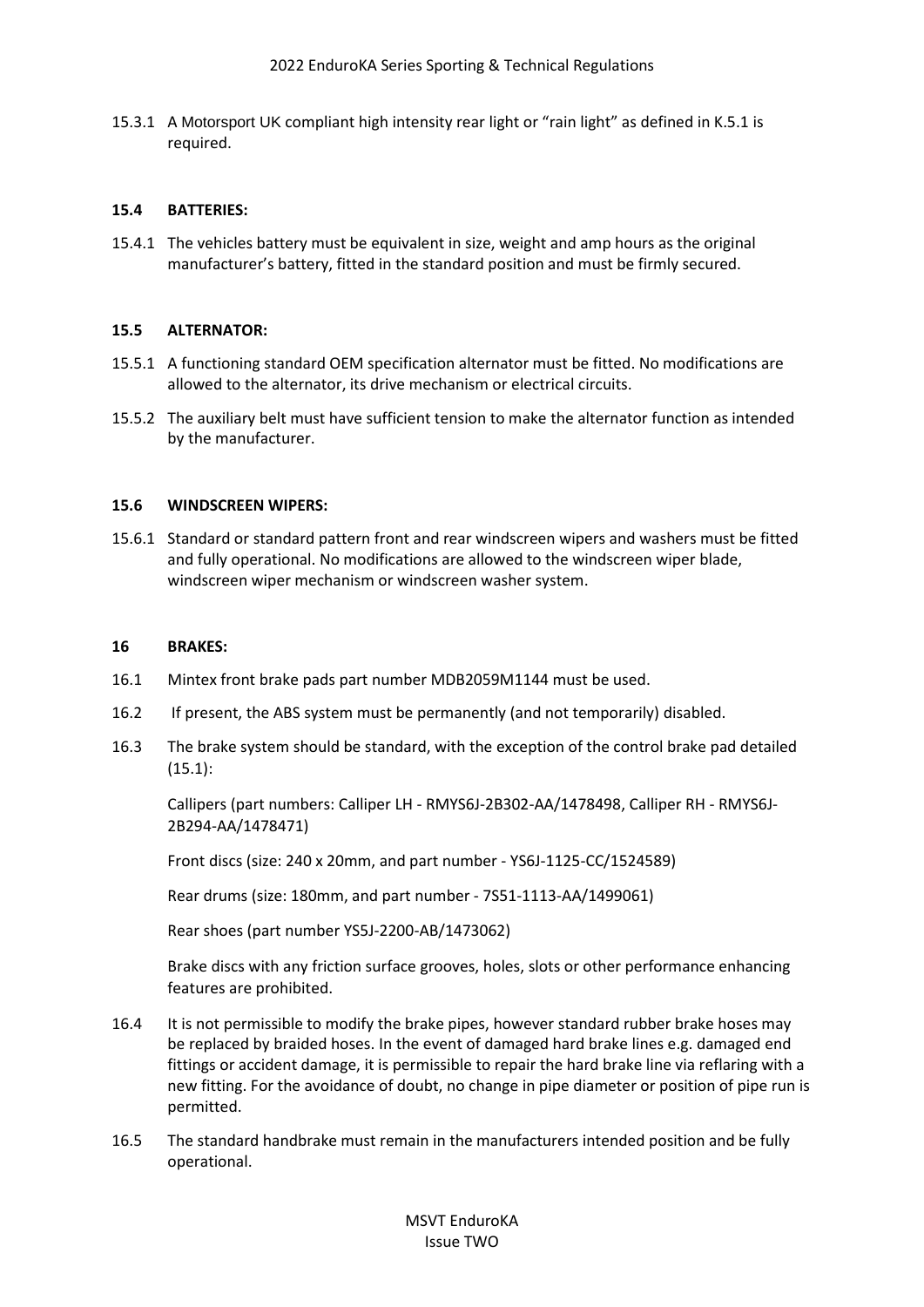## **17 WHEELS / STEERING:**

- 17.1 No modifications of any kind are allowed to the steering system, save for the following:
- 17.1.1 Power steering systems may be removed, on the condition that the OEM pump and pulley is retained
- 17.1.2 A non-power steering rack may be fitted
- 17.1.3 It is advised to remove the steering lock
- 17.2 The standard steering wheel may be used. A Motorsport UK approved alternative steering wheel and either quick release or fixed boss is permitted.
- 17.3 The passenger airbag must be completely removed, the steering wheel air bag will be completely removed when fitting an alternative steering wheel but when retaining the standard steering wheel the explosive charge must be removed to completely disable the airbag but retain the function of the horn operation.
- 17.4 All Wheel Spacers are prohibited. Hub to rear beam spacers are also prohibited.
- 17.5 The control alloy will require a M12 1.5 63mm Ford fit stud and nut to be fitted.
- 17.6 The control wheel is a Compomotive Alloy: COMPMOTIVE ML1357 13x5.5 et30 4x108, which must be used at all times. Use of the Compomotive Alloy will require a new stud and nut per regulation 17.5.

#### **18 TYRES:**

#### **18.1 SPECIFICATIONS:**

- 18.1.1 The permitted tyre size is 185/60R13
- 18.1.2 Control tyres for the KA Endurance Series are Toyo Proxes R888R for dry & wet conditions. It is prohibited to cut the tyres in any manner and the original tread pattern must remain visible at all times. Four tyres of Toyo Proxes R888R must be fitted at all times.
- 18.1.3 All tyres must be purchased via the official tyre distributor, Polleysport [\(http://www.polleysport.com/enduroka](http://www.polleysport.com/enduroka) 01354 688 111). Tyres will be supplied branded for identification.
- 18.1.4 The use of tyre heating/heat retention devices, tyre treatments and compounds is prohibited.
- 18.1.5 Tyre planing/shaving/buffing is prohibited.

## **19 WEIGHT:**

- 19.1 Cars must have a minimum weight of 950kg, inclusive of driver at all times during qualifying and races.
- 19.2 If ballast is required it must be securely attached within the vehicle and attachment bolts predrilled for the purpose of attaching scrutineers wire seals. The total weight of ballast carried, must be declared in the scrutineering log book and be in position at all times during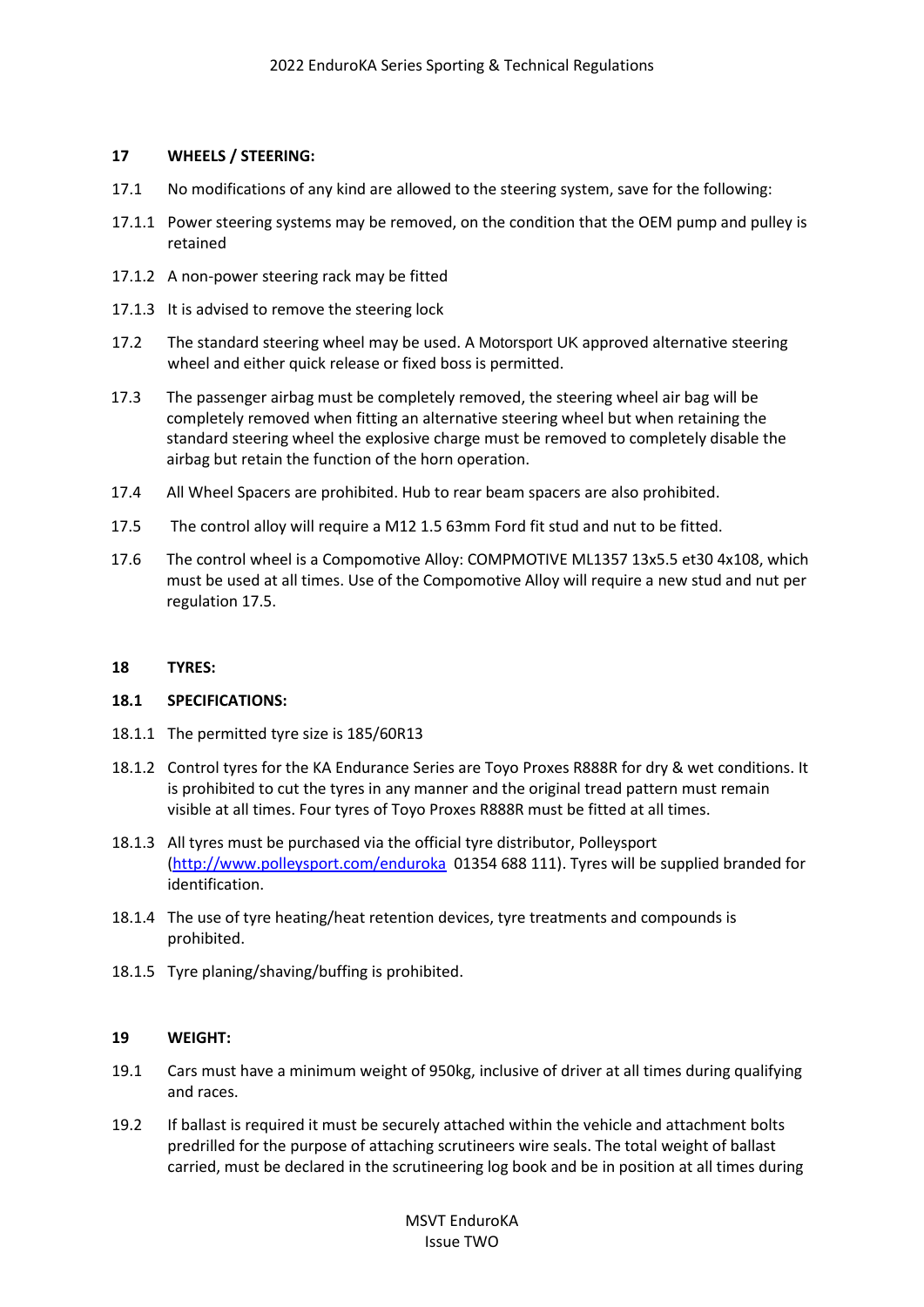practice and racing. All ballast must be clearly labelled, securely fitted by at least four M8 bolts in the passenger foot well or passenger seat position and be visible for inspection at any time – (References section J.  $5.15.1 - 5.15.4$ ).

## **20 FUEL TANK / FUEL:**

## **20.1 FUEL TANK:**

- 20.1.1 The fuel tank must be a Ford KA Mk1 standard production item with a maximum capacity of 40 litres fitted in the manufacturer's original position.
- 20.1.2 Modifications to the fuel tank, sender unit, fuel pump and pressure regulator are not permitted.

## **20.2 FILLER CAP:**

- 20.2.1 A filler cap must be fitted that complies with Section K14.1.2 of the Motorsport UK Yearbook.
- 20.2.2 Removal of the internal assembly (the silver flap and green funnel) just inside the filler cap is allowed to facilitate the safe insertion of the tuff jug.

## **20.3 FUEL:**

- 20.3.1 All fuels listed in Motorsport UK competitor's yearbook 2021 as pump fuel are acceptable subject to a 100ron maximum octane rating.
- 20.3.2 The organisers reserve the right to request fuel for sampling at any point during an event weekend.
- 20.3. 3 Where the conclusion of the fuel testing procedure confirms non-compliance the entrant shall be responsible for all costs and fees arising from the testing procedure. Motorsport UK Yearbook Section D 34.6
- 20.3. 4 The use of fuel additives is prohibited.

## **21 NUMBERS AND SERIES DECALS:**

## **21.1 POSITIONS:**

21.1.1 Race numbers must be located in the rear side windows, and windscreen as required by Section Q 11.4 of the Motorsport UK Yearbook. An additional reflective yellow car number, a minimum of 100mm high is required in the top right hand corner of the rear windscreen.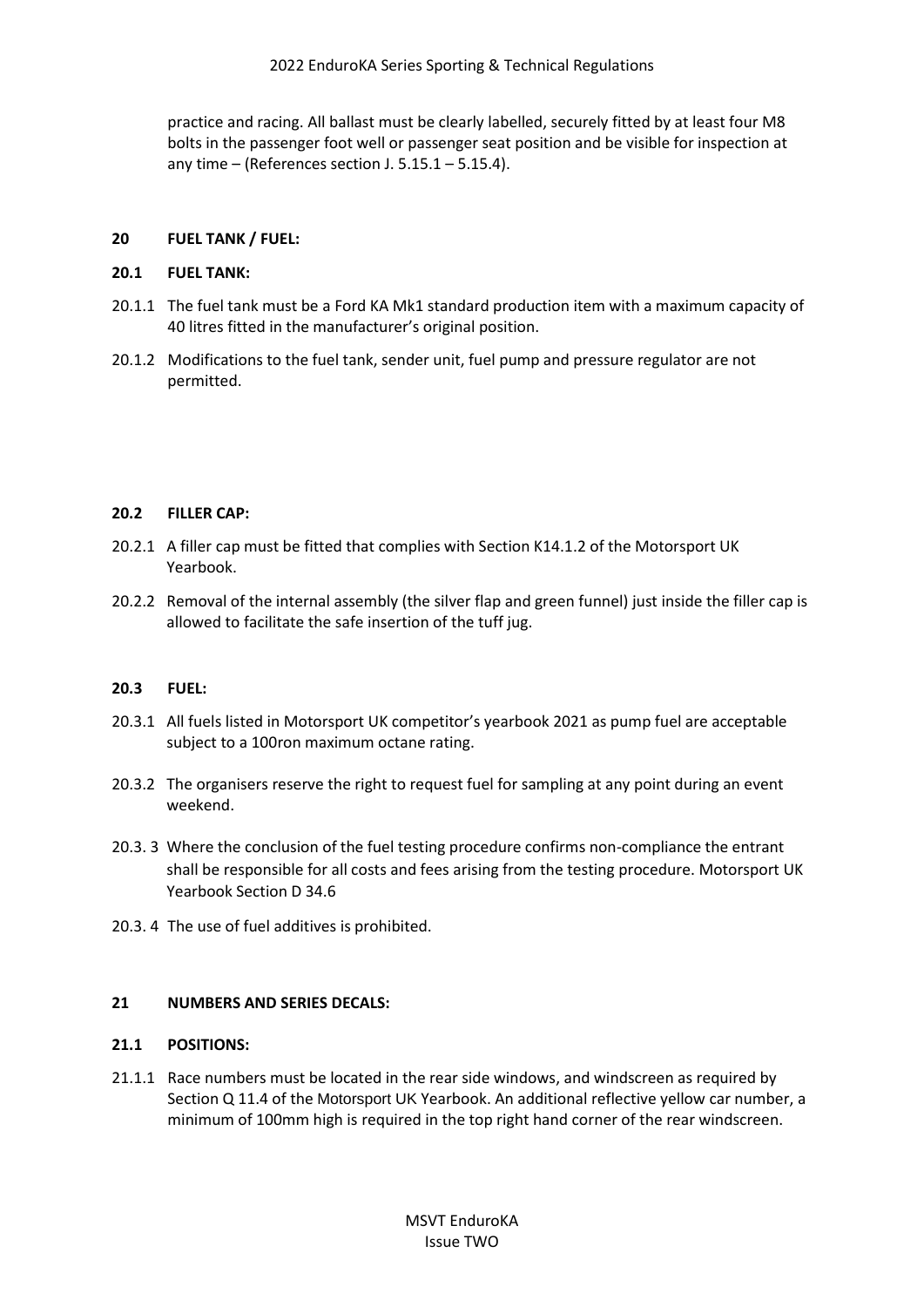21.1.2 All vehicles must display the series advertising material associated with a series sponsor as required by the series. These stickers will be provided in your Registration Pack and replacements can be purchased at each round if required.

Toyo Tyres sticker in the front and rear number plate position Sponsor roundel sticker on the left and right front doors under the door mirror Burton Power stickers on both front wings Alex Reade front screen top

Further sponsors may be added at a later date

- 21.1.3 Competition numbers will be obtained at the competitor's expense. One full set of series decals will be supplied by MSV. Replacement stickers are available at the cost of £5 per individual sticker (or pair of number plate stickers).
- 21.1.4 It is recommended that cars run LED numbers on the front screen and rear quarter windows for events with night time running. These should turn on with the vehicle side lights.

## **22 MISCELLANEOUS:**

- 22.1 Towing eyes must be fitted front & rear and must comply with Motorsport UK Regulations.
- 22.2 Electronic pit boards are not allowed. These include any device that is attached by cable or wirelessly to a computer for the purpose of passing messages from the pit wall to a driver. Motorised pit board deployment mechanisms are not allowed. It is permissible to illuminate a manual pit board at night.

#### **23 APPENDICES:**

- **23.1 Race Organising Contacts:** Series Co-ordinator: Stuart Garland Email: [enduroka@msv.com](mailto:enduroka@msv.com) Series Scrutineer: Graham Bahr Email: [regs@msv.com](mailto:regs@msv.com)
- **23.2 Commercial Undertakings:** None
- **23.3 Agreed Waivers:** None

#### **23.4 Log Books:**

A central logbook will be held by the eligibility scrutineer where specific eligibility infringements will be recorded and a copy issued to the entrant at scrutineering.